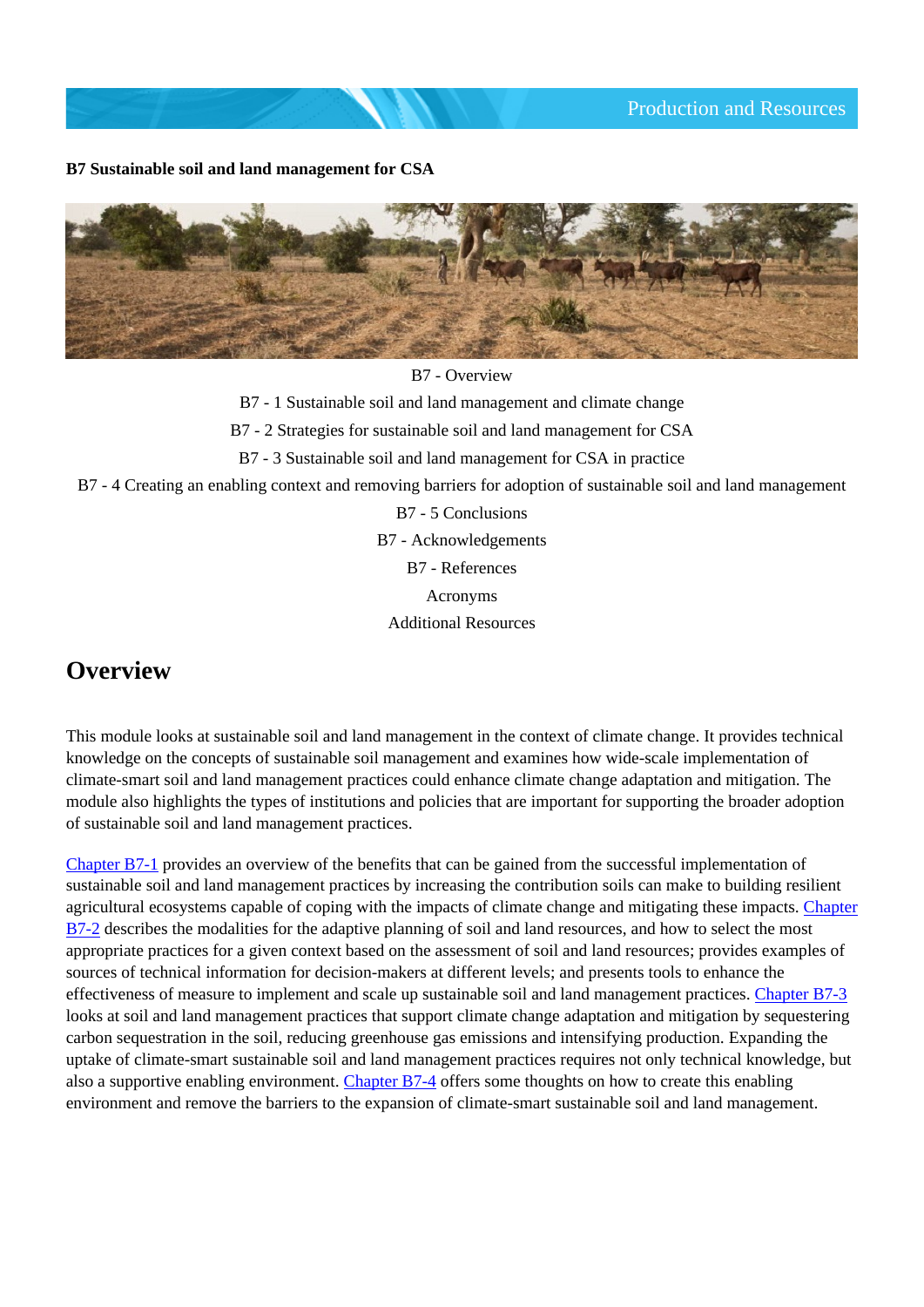# **Key messages**

- Knowing the status and the potential of soil and land resources is fundamental for making decisions about sustainable soil and land management practices that can contribute to climate-smart land use.
- Soils that have been degraded are at much greater risk from the damaging impacts of climate change. Land degradation itself is a driver of climate change and exacerbates its impacts. The rehabilitation of degraded soils, which can be achieved by enhancing soil organic carbon and soil biodiversity, avoiding soil compaction and reducing soil erosion, provides a major opportunity for mitigating climate change.
- The proper selection of sustainable soil and land management options for a given agricultural production system provides an opportunity to implement measures that strengthen climate change adaptation and mitigation and build the resilience of the agricultural ecosystem.
- Integrated soil and land management practices can create optimal conditions for the sustainable production of food, fibre, fodder, bio-energy, tree crops, and livestock, and safeguard or enhance the ecosystem services agricultural production systems depend on.
- The successful implementation of sustainable soil and land management measures requires a supportive enabling environment that can increase the availability of technical expertise and address the barriers that hinder the wider adoption of these measures.
- Support is needed by all stakeholders to implement the *[Voluntary Guidelines on Sustainable Soil](http://www.fao.org/documents/card/en/c/0549ec19-2d49-4cfb-9b96-bfbbc7cc40bc/) [Management](http://www.fao.org/documents/card/en/c/0549ec19-2d49-4cfb-9b96-bfbbc7cc40bc/)* and increase the contribution the management of soil and land resources makes to building climate-smart agricultural systems.

# **Sustainable soil and land management and climate change**

As a result of climate change, land degradation and losses in biodiversity, soil has become one of the world's most vulnerable resources (FAO and ITPS, 2015a and 2015b). Addressing soil and land degradation is a core challenge for sustainable development. Soil and land degradation has adverse impacts on ecosystem services that help safeguard food security, maintain water quality and availability, protect human health and establish the basis for a range of socio-economic activities. Sustainable soil and land management practices that are adapted to the local biophysical and socio-economic conditions can provide options for enhancing the interactions among soil, water, livestock and plants, which can prevent, slow or stop soil degradation and mitigate the impacts of climate change (Lal, 2013).

Sustainable land management refers to:

*the use of land resources, including soil, water, animals and plants, for the production of goods to meet changing human needs, while simultaneously ensuring the long-term productive potential of these resources and the maintenance of their environmental functions (United Nations Earth Summit, 1992).* 

Sustainable land management includes measures that are suited to the specific biophysical and socio-economic conditions in a given area for the protection; promote the conservation and sustainable use of soil, water and and genetic diversity; and restore or rehabilitate degraded natural resources and revitalize the ecosystem functions.

Soil management is considered sustainable if:

*the supporting, provisioning, regulating, and cultural services provided by soil are maintained or enhanced without significantly impairing either the soil functions that enable those services or biodiversity. The balance between the supporting and provisioning services for plant production and the regulating services of the soil*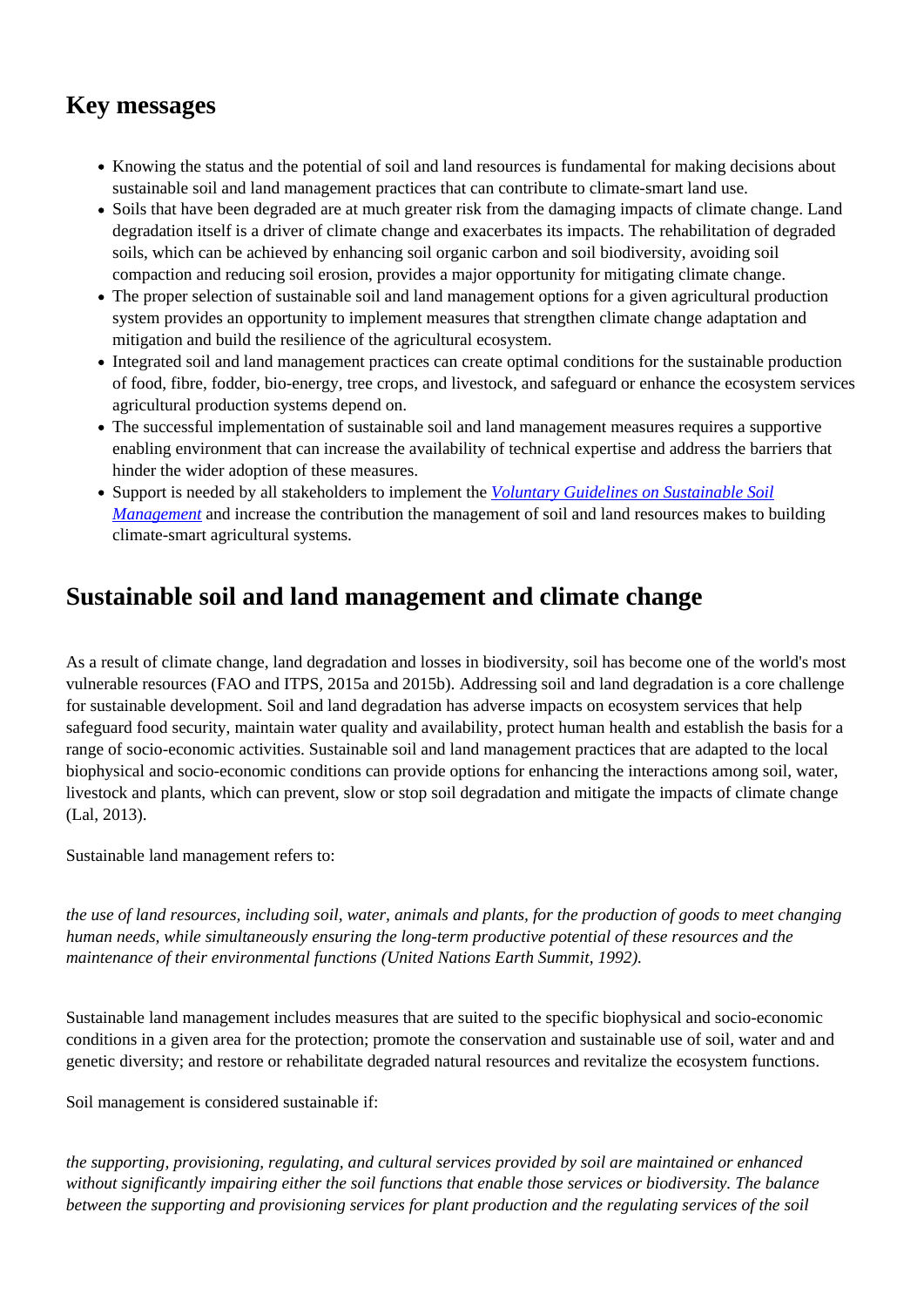*provides for water quality and availability and for atmospheric greenhouse gas composition is a particular concern (FAO, 2015a, p.4).* 

Further definitions of relevant concepts are provided in Box B7.1.

Chapter B7-1.1 looks at the challenges that climate change presents for the sustainable management of soil and land resources. [Chapter B7-1.2](http://www.fao.org/climate-smart-agriculture-sourcebook/production-resources/module-b7-soil/chapter-b7-1/en/#c417440) considers the opportunities that sustainable soil and land management offers for fostering climate change adaptation and mitigation.

### **Box B7.1 Key concepts in sustainable soil and land management**

**Soil<sup>i</sup>**is the foundation on which plants establish themselves and grow, and the basis for crop, forest and livestock production. Soil provides nutrients and water that are taken up through plant roots and contribute to the hydrological cycle and atmospheric gases. The diversity of life and abundance of biological activity that exist within the soil are greater than those in any other terrestrial ecosystem.

**Soil health** is a precondition that enables the soil to provide the basic services for supporting plant growth and contributing to the regulation of nutrient, water, carbon and gaseous cycles. Soil health, and hence soil's productivity, are inextricably linked to its physical, chemical and biological properties. Of particular importance are its mineral composition, organic matter content, soil biodiversity and associated biological activity.

**Land** as defined by the United Nations:

*is a delineable area of the earth's terrestrial surface, encompassing all attributes of the biosphere immediately above or below this surface including those of the near-surface climate, the soil and terrain forms, the surface hydrology (including shallow lakes, rivers, marshes, and swamps), the near-surface sedimentary layers and associated groundwater reserve, the plant and animal populations, the human settlement pattern and physical results of past and present human activity, such as terracing, water storage or drainage structures, infrastructure, buildings (UN, 1994).*

The interaction between the different components of land resources determines the productivity and sustainability of any land-use system (Ziadat and Bayu, 2015). Land productivity depends directly on soil productivity and health. Healthy soils provide plants with the support and nutrients they need to grow and provide the foundation for agricultural production systems. A favourable climate and suitable management are needed to sustain production and help withstand the impacts of climate change. An imbalance in one or more of the components of land resources and their interactions will reduce the production capacity of the agricultural ecosystem and increase its vulnerability to climate change (Figure B7.1).

Sustainable soil and land management practices provide options to manage soil, water, and plants, and their interactions under a specific set of biophysical and socio-economic conditions. Unfavourable climatic conditions, which may result from climate change and variability, coupled with the mismanagement or misuse of resources lead to degradation and vulnerability. Human activities can have a positive impact. For example, making a sound initial determination about how the land will be used and implementing sustainable land management practices will enhance sustainability and build resilience to change (Figure 7.1). Understanding which components of the land resources are at risk is vital for selecting and putting into practice the most efficient and affordable measures for reducing these risks. [Land resources planning,](http://www.fao.org/climate-smart-agriculture-sourcebook/concept/module-a3-landscapes/a3-overview/en/) which helps ensure that initial choices about land use are appropriate and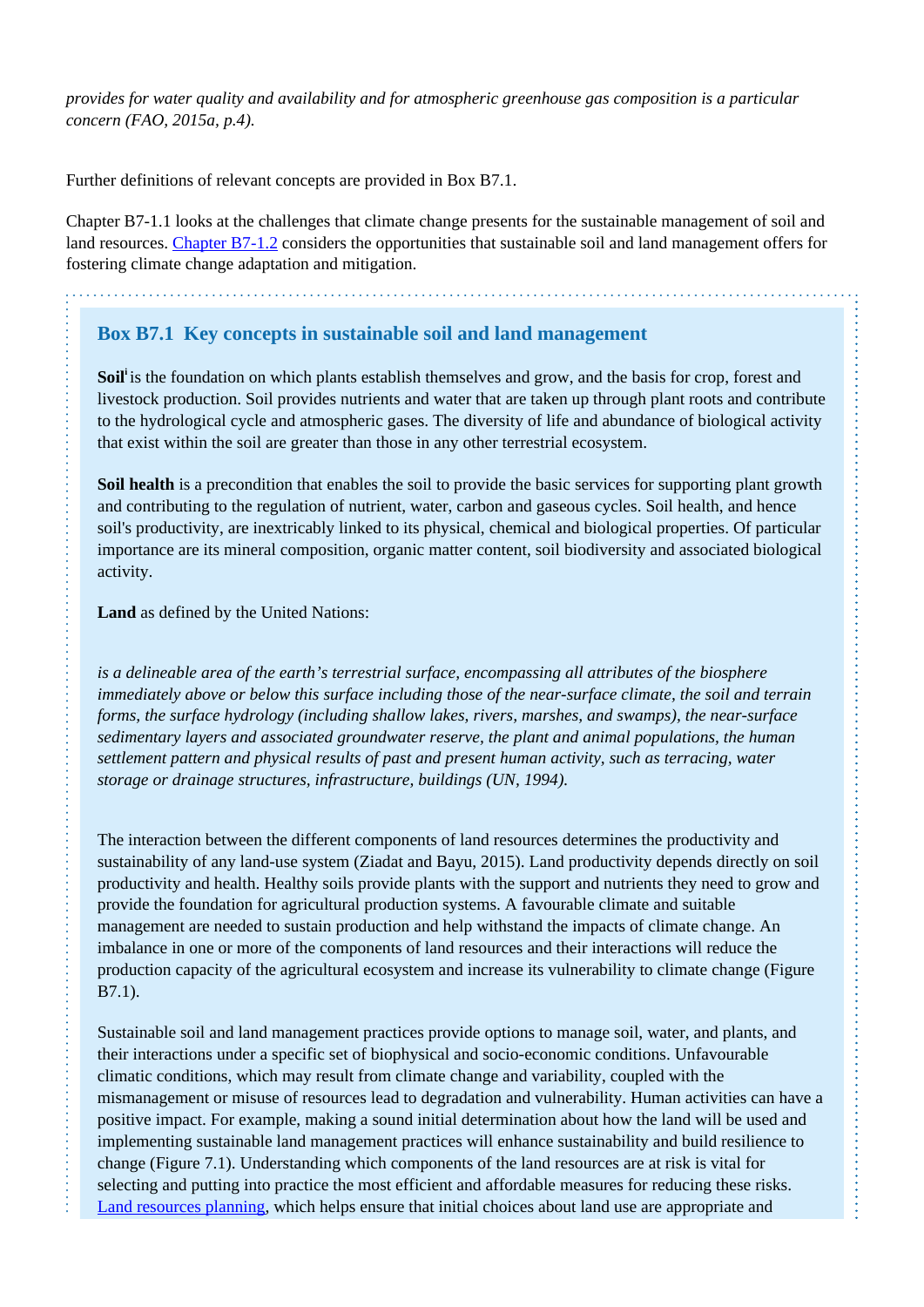

# **B7-1.1 The impacts of climate change impact on soil and land resources - the need for sustainable management**

In [cropping,](http://www.fao.org/climate-smart-agriculture-sourcebook/production-resources/module-b1-crops/b1-overview/en/) [grazing](http://www.fao.org/climate-smart-agriculture-sourcebook/production-resources/module-b2-livestock/b2-overview/en/) and [forest systems](http://www.fao.org/climate-smart-agriculture-sourcebook/production-resources/module-b3-forestry/b3-overview/en/), climate change and variability may affect soil health and its effects on plant growth in a number of ways.

- Reduced or erratic rainfall, and more frequent and severe periods of drought lower the capacity of soils to make water and nutrients available to plants.
- More intense extreme weather events, along with higher evaporation and transpiration rates, will lead to increased erosion by water and wind, and accelerated runoff; reduce groundwater recharge; and reduce the availability of soil moisture for plant growth.
- Higher soil surface temperatures will increase the rates of mineralization of soil organic matter and impair the soil's capacity to sequester carbon and retain water, which will ultimately limit plant growth.
- Higher temperatures cause soil salinization and increase the evaporation rates and the accumulation of salts (e.g sodium chloride, calcium and magnesium sulfate and chloride) in the soil surface layers. Salinization can hinder plant growth and reduce yields on productive agricultural lands. High levels of soil salinity can be tolerated only if salt-tolerant (halophytic) plants are grown with properly managed irrigation and drainage systems. In almost every irrigated area in the world, the groundwater is affected to some extent by salinity (Palaniappan and Gleick, 2009; FAO, 2011). When there is a predominance of sodium ions, soils can become sodic. This presents particular challenges, as sodic soils tend to have very poor structure that limits or prevents water infiltration and drainage, and exacerbates the risk of water stagnation and erosion (see [Chapter B7-3.2](http://www.fao.org/climate-smart-agriculture-sourcebook/production-resources/module-b7-soil/chapter-b7-3/en/#c417195)).

Some soil properties, such as soil texture<sup>ii</sup>, are more resistant to change, or change very slowly over time. Other properties and functions, such as soil organic matter and soil organic carbon content (see [Chapter B7-3.3\)](http://www.fao.org/climate-smart-agriculture-sourcebook/production-resources/module-b7-soil/chapter-b7-3/en/#c503422), soil structure<sup>iii</sup>, base saturation and nutrient availability, soil organism populations, and pH<sup>iv</sup>, are more easily affected by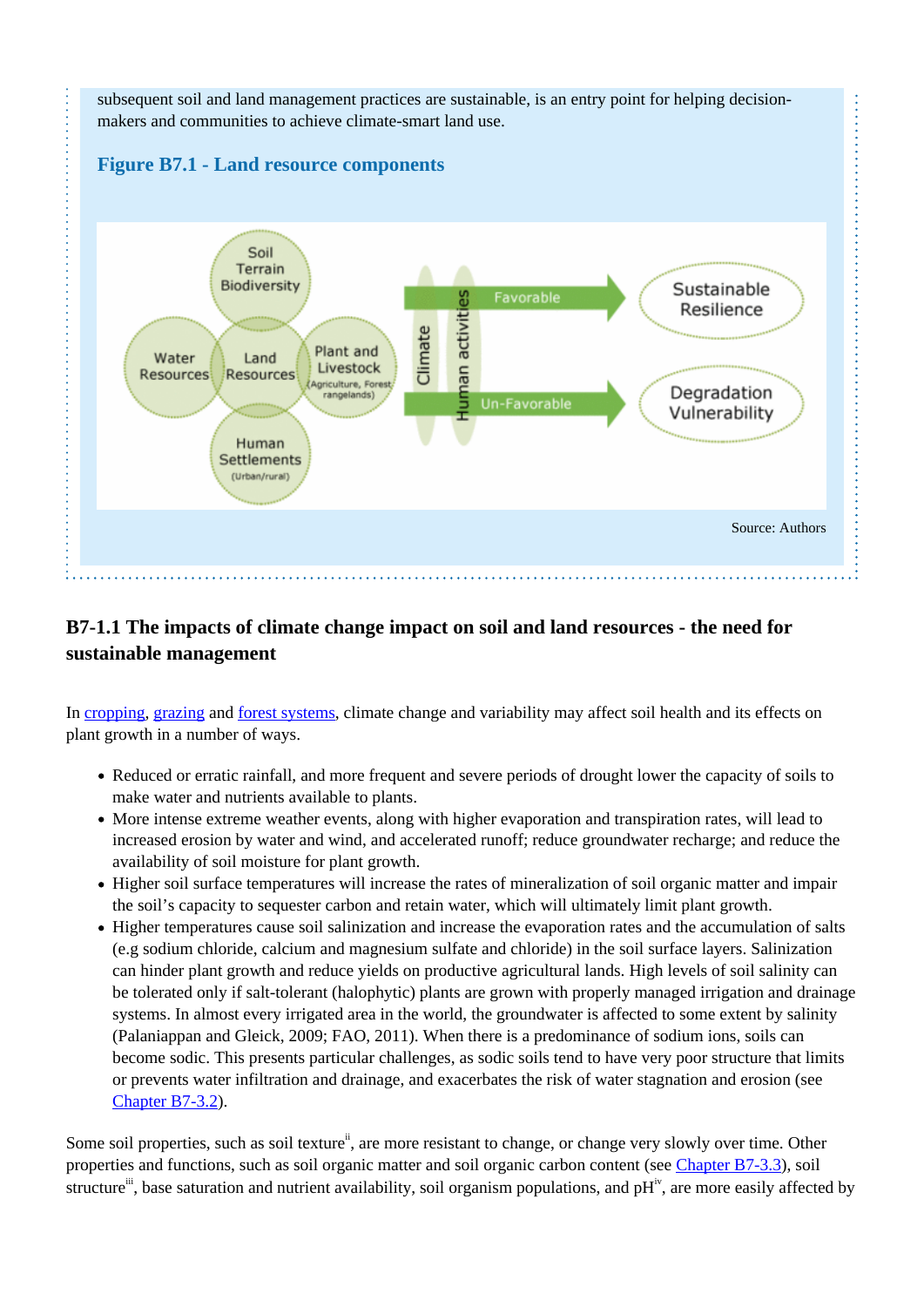environment changes, including those associated with climate, and prevailing land management. Soil organic carbon and carbon stocks above and below ground are included in the monitoring of Sustainable Development Goal indicator 15.3.1 for determining the proportion of land that is degraded out of the total land area. The physical properties of the soil affect how the soil will respond to climate change. These properties determine the proper management practices that need to be adopted to to maintain the delivery of soil ecosystem services, such as storing water, supplying nutrients to plants, sequestering carbon and reducing greenhouse gas emissions. Understanding these properties will enable agricultural producers and other land users to adapt to climate change and mitigate its impacts.

# **B7-1.2 The impacts of soil and land resources on climate change - the need for sustainable management**

Soil hosts the largest terrestrial carbon pool, and the biogeochemical processes that take place in the soil regulate the exchange of greenhouse gases with the atmosphere (Scharlemann *et al*., 2014). These processes and emissions are strongly affected by land use, land-use change, vegetation cover and soil management ([Chapter B7-2.1](http://www.fao.org/climate-smart-agriculture-sourcebook/production-resources/module-b7-soil/chapter-b7-2/en/#c549049)). The stocks of soil organic carbon in the upper soil layers are particularly responsive to these influences, and their careful management provides an opportunity to reduce the concentration of greenhouse gases in the atmosphere.

Sustainable [crop,](http://www.fao.org/climate-smart-agriculture-sourcebook/production-resources/module-b1-crops/b1-overview/en/) [grazing](http://www.fao.org/climate-smart-agriculture-sourcebook/production-resources/module-b2-livestock/b2-overview/en/) and [forest systems](http://www.fao.org/climate-smart-agriculture-sourcebook/production-resources/module-b3-forestry/b3-overview/en/) can sequester substantial amounts of carbon from the atmosphere and store it in soils and vegetation (Figure B7.2). The mechanisms underpinning terrestrial carbon sequestration are described in Box B7.3.

Sustainable soil and land management interventions that are designed to increase soil organic matter should be accompanied by actions that address the drivers of degradation and help preserve existing soil carbon stocks, particularly in soils with high soil organic carbon content (see Box B7.2) (Smith *et al*., 2014).

## **Figure B7.2. Estimates of global soil organic carbon (tonnes/ha of carbon) from the amended Harmonized World Soil Database.**



Source: Hiederer and Kocky, 2011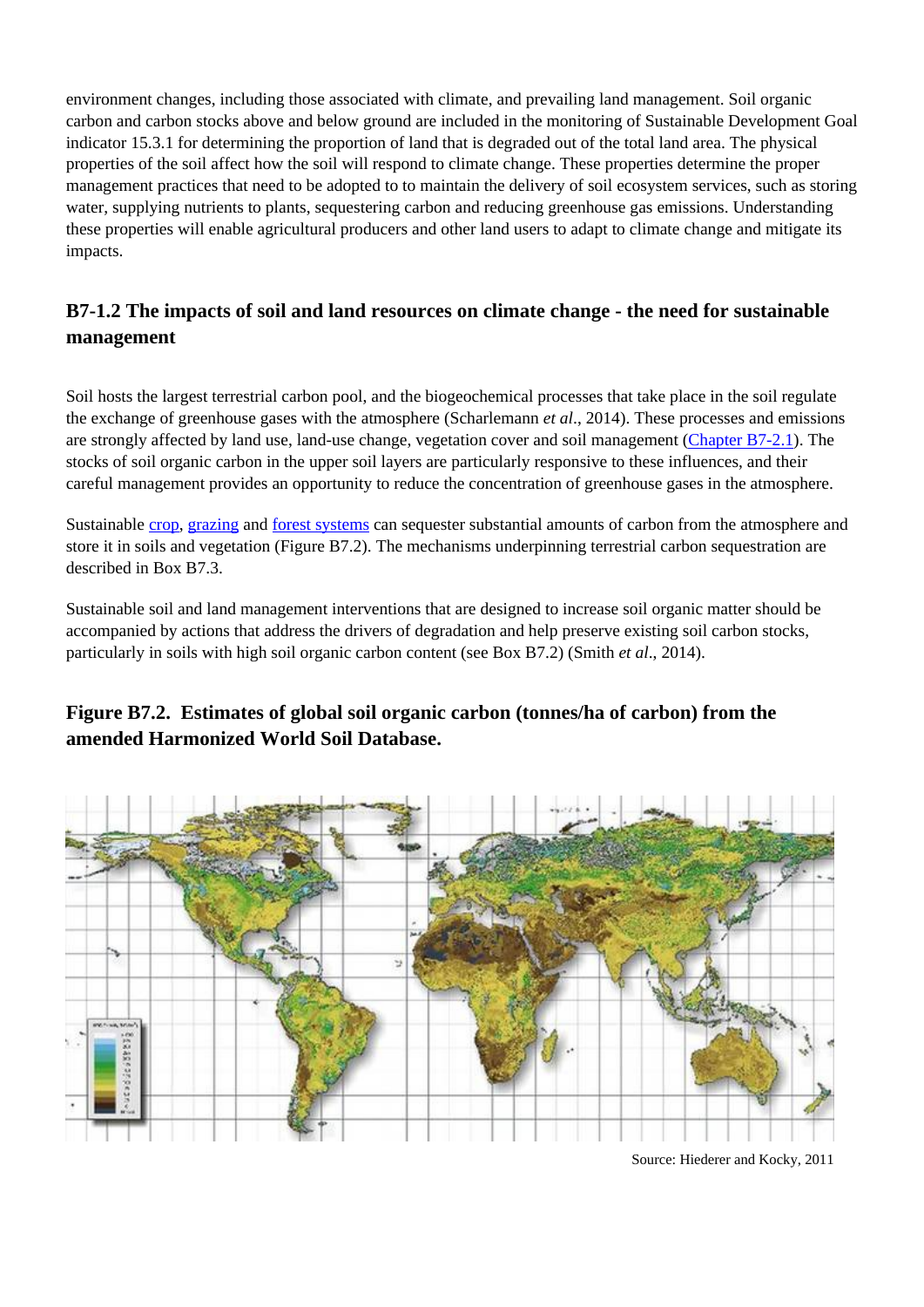Carbon sequestration in soils will contribute to climate change adaptation and mitigation. It will also make agricultural production systems more sustainable; increase the overall resilience of agricultural ecosystems; and maintain the ecosystem services that are supported by soils (FAO and ITPS, 2015a; FAO, 2016a). The ecosystem services that the soil can provide and the soil functions that support these services are listed in the image below.



Source: FAO, 2015b

There are many already proven soil management practices that can help farmers adapt to the likely adverse effects of increasing weather variability and climate change, and that can, in many cases, also reduce agricultural greenhouse gas emissions (see case study  $B7.1$ ). The widespread adoption of these practices has the potential to make a major contribution to the achievement of national food security and development goals. Chapter B7-3 provides a summary of these practices. Figure B7.3 outlines the principles for climate change adaptation and mitigation on which these practices are based. [Chapter B7-3](http://www.fao.org/climate-smart-agriculture-sourcebook/production-resources/module-b7-soil/chapter-b7-3/en/) looks at the importance of assessing the needs and vulnerabilities of farming communities, and providing incentives for the adoption of sustainable agricultural systems with the greatest production, mitigation and adaptation potential.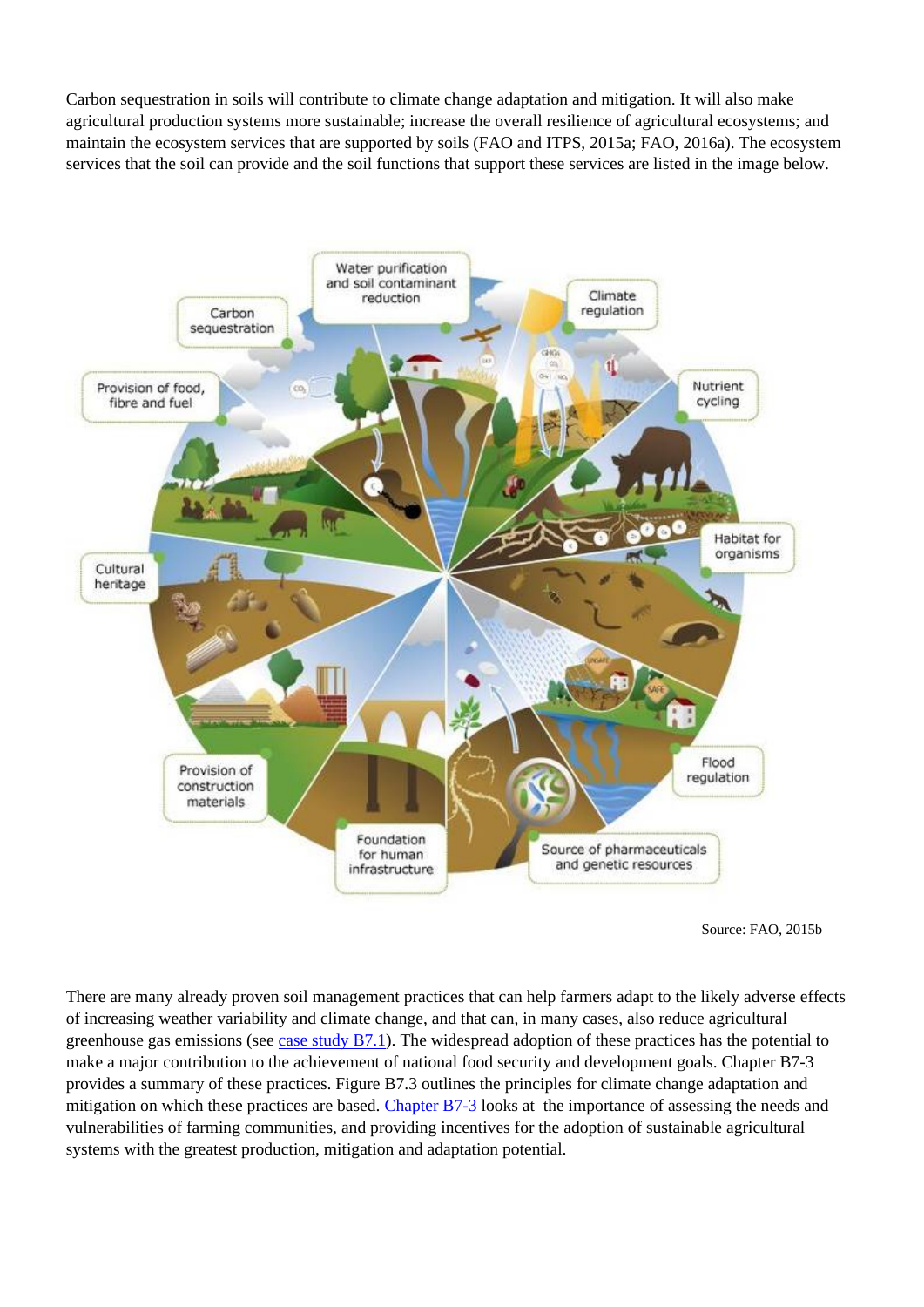**Figure B7.3. Soil management to enhance climate change adaptation, mitigation and resilience.**



Source: Vargas, 2013

# **Strategies for sustainable soil and land management for climate-smart agriculture**

Land resources planning should help producers, policy makers and other stakeholders select the most appropriate land uses for a given area. It should also help create conditions that allow for the adoption of sustainable soil and land management practices that promote the conservation of soil and land in healthy landscapes and ecosystems, and restore degraded land (FAO, 2017b). See [module A3](http://www.fao.org/climate-smart-agriculture-sourcebook/concept/module-a3-landscapes/a3-overview/en/) on integrated landscape management.

Chapter B7-2.1 looks at the use of systematic assessments of land potential as a means of identifying optimal land uses suitable for a specific set of economic and social conditions that can contribute to climate change adaptation and mitigation. [Chapter B7-2.2](http://www.fao.org/climate-smart-agriculture-sourcebook/production-resources/module-b7-soil/chapter-b7-2/en/#c549053) presents databases of practices that have been identified for major land-use systems that can help agricultural producers and other land users select adapted management practices for particular environmental conditions and problems that can enhance agricultural resilience and support climate-smart agriculture. These tools can also provide guidance to decision-makers who are looking to ensure that the use of land resources is based on its natural potential, avoids overexploitation and prevents any further degradation. [Chapter B7-2.3](http://www.fao.org/climate-smart-agriculture-sourcebook/production-resources/module-b7-soil/chapter-b7-2/en/#c549054) describes tools that can support the implementation and scaling up of sustainable soil and land management practices for climate-smart agriculture. [Chapter B7-3](http://www.fao.org/climate-smart-agriculture-sourcebook/production-resources/module-b7-soil/chapter-b7-3/en/) describes the sustainable soil and land management practices that are most pertinent in this regard.

#### **B7-2.1 Assessment of the status of soil and land resources**

The assessment of the status of soil and land resources helps decision-makers understand the extent and effectiveness of existing or potential sustainable land management measures on soil conservation and land recovery; trends in land conversion and alternatives for optimal land use; and the type, extent and severity of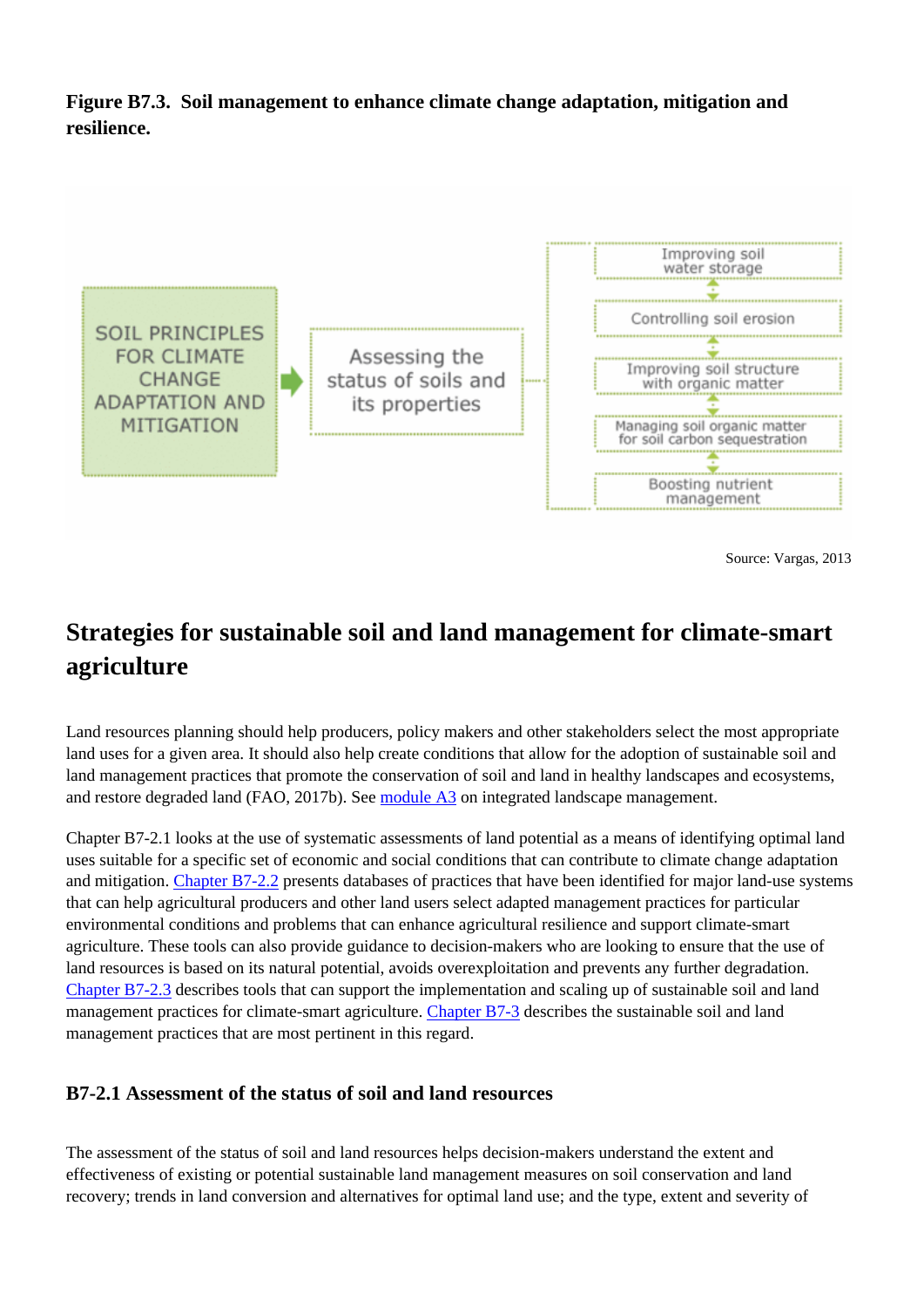various land degradation processes.

There are various types of assessments that are suited to different purposes.

#### **Soil assessments**

Knowing the status and condition of soils and their properties is fundamental for making sound decisions about sustainable soil management practices that can contribute to climate-smart land use. It is crucial to carry out soil assessments, including on-site visual assessments and soil surveys, analyse the data and information, and make soil maps (FAO, 2008). Participatory field observations need to be backed up by laboratory testing for specific properties. Various conventional and digital mapping tools should be used to extrapolate the findings across a range of soil and terrains, vegetation types, and/or agro-ecological zones. Ideally, soil information will be made available as continuous maps that emphasise the soil's geographic position and attributes. Visual soil assessments should also involve land users and be supported by technical experts to assess the soil's physical properties (e.g. texture, structure, water holding capacity and dispersion) and chemical properties (e.g. pH, nutrients and salinity). Soil test kits for quantitative chemical characterizations are available in many countries or can be ordered online. FAO has developed [Visual Soil Assessment Field Guides](http://www.fao.org/docrep/010/i0007e/i0007e00.htm) for annual crops, olive orchards, orchards, vineyards and wheat. The United Sates Department of Agriculture has also developed a soil quality test kit for nine soil parameters (USDA and NRSC, 1998). However, the kit does not include any facility to analyse the labile soil organic carbon fraction, which are the parts of soil organic carbon that are the most rapidly oxidized by microbial activity, and which release carbon dioxide into the atmosphere. These labile fractions of soil organic carbon are important to study in their own right, as they drive the soil food web and greatly influence nutrient cycles and biologicallyrelated soil properties. The use of dilute, slightly alkaline potassium permanganate and calcium chloride and a colorimeter represents a simple method of estimating changes in biologically active soil organic carbon. This procedure can be conducted in the field and may provide an early indication of soil degradation or how management practices are affecting soil quality (Weil *et al*., 2003).

#### **Regional assessments of soil change**

The [Status of the World's Soil Resources \(SWSR\)](http://www.fao.org/documents/card/en/c/c6814873-efc3-41db-b7d3-2081a10ede50/) is a reference document that provides global and regional assessments of soil change. It includes, for example, the hazards posed by the thawing of permafrost soils and their connection with climate change. The status report looks at the ten major soil threats to ecosystem functions, goods and services: soil erosion, soil organic carbon loss, nutrient imbalance, soil acidification, soil contamination, waterlogging, soil compaction, soil sealing, salinization, and loss of soil biodiversity. It also describes direct and indirect pressures on soils and the ways and means to combat soil degradation. A synthesis report for policy makers summarizes the major findings, conclusions and recommendations (FAO and ITPS, 2015a).

#### **Assessment of land use, land degradation and land management practices**

Slowing or stopping soil and land degradation is a core challenge for sustainable development. The degradation of soil and land has adverse impacts on food security, water quality and availability, human health, and social and economic activities (FAO and ITPS, 2015b). Addressing soil and land degradation through the sustainable management of soil and land and building up soil organic matter offers tremendous potential for climate change adaptation and mitigation.

The [Land Degradation Assessment in Drylands \(LADA\)](http://www.fao.org/nr/lada/) and [The World Overview of Conservation Approaches](https://www.wocat.net/) [and Technologies \(WOCAT\)](https://www.wocat.net/) toolset facilitates a participatory process with land users and experts for carrying out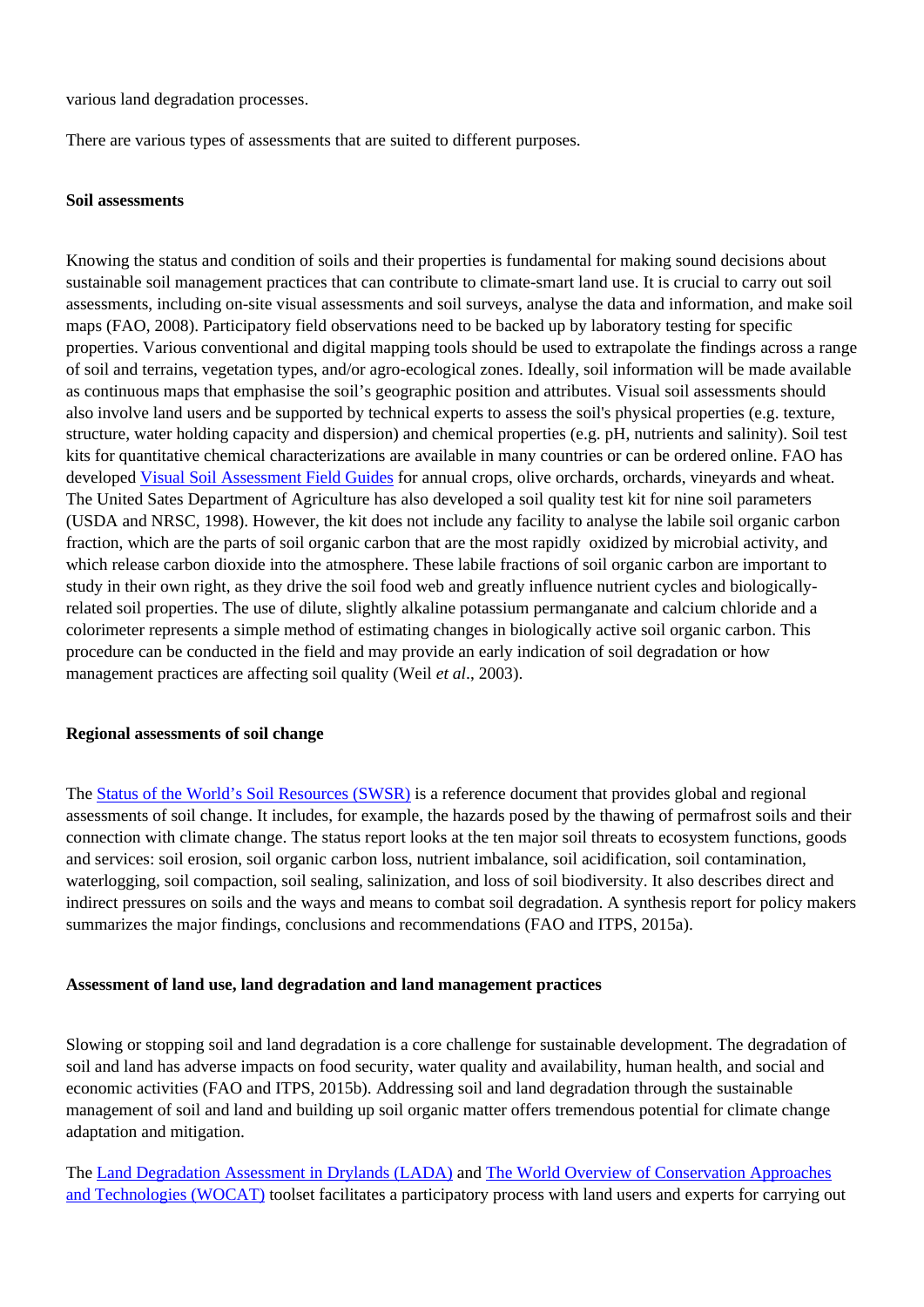national and local assessment of land degradation and existing land management practices; selecting the most suitable practices for the given local context; and assessing, documenting and sharing results through the WOCAT database (FAO, 2012). A harmonized set of methodologies for the assessment of land use, land degradation and land management practices have been developed at global, national, subnational and local levels.

At the national and regional level, the assessment of the status, causes and impacts of land degradation, as well as the status and impacts of conservation measures and sustainable land management practices are assessed by major land-use systems. The toolset includes the production of [land-use system maps](http://www.fao.org/nr/lada/index3783.html) and a multidisciplinary, participatory expert assessment of these maps, which is guided by the [questionnaire for mapping.](http://www.fao.org/publications/card/en/c/3e5cd44b-0c31-5df7-b420-2f9b1cebac8d/)

The main purpose of [LADA-Local level assessment manual i](http://www.fao.org/nr/lada/index3fb1.html)s to provide a standard methodological approach and a toolkit for assessing, in collaboration with local stakeholders and communities, local land degradation processes, their causes and impacts. The LADA approach also assesses the extent to which natural resources, such as soil, water and vegetation, and landscapes and ecosystems are being conserved and/or improved through sustainable land management practices. The approach can also be used to assess the impact of implementing sustainable land management in improving the status of land resources. The methodology is documented in the two interlinked parts of the LADA-Local level assessment manual:

**Part 1** - Planning and Methodological Approach, Analysis and Reporting (available in English, Chinese, French and Spanish)

**Part 2** - Field Methodology and Tools (available in English and French)

## **B7-2.2 Information systems that support the selection of sustainable soil and land management practices**

The selection of suitable sustainable soil and land management practices is a clearly a critical element for the success of any implementation programme designed to foster climate-smart agriculture. For a given set of biophysical and socio-economic conditions, the key question is: what are the potential technologies or practices that the farmers and other land users could adopt that would enable them to better adapt to the impacts of climate change and mitigate these impacts? Practitioners need information to facilitate the selection of suitable practices from a variety of alternatives that have been developed locally and globally. Listed below are three examples of information systems that can provide guidance in this area.

[The World Overview of Conservation Approaches and Technologies \(WOCAT\)](https://www.wocat.net/global-slm-database/wocat-tools-and-modules/modules) is an established global network that supports innovation and decision-making processes in sustainable land management. The overall goal of the WOCAT Network is to unite international efforts in knowledge management and decision support for scaling up sustainable land management among all stakeholders, including national governmental and non-governmental institutions and international and regional organizations and programmes. The network provides tools that allow sustainable land management specialists to identify what actions are needed and where, and share their knowledge in land management. These tools assist specialists in their search for appropriate sustainable land management technologies and approaches; support them in making decisions in the field; help them in planning measures to promote the adoption and scaling up of identified best practices. WOCAT provides the users with over 500 technologies and approaches that have been documented around the world and in various agricultural ecosystems and socio-economic settings. This also provides assistance to agricultural producers and other land users in choosing the most appropriate sustainable land management practices. WOCAT has also prepared a [questionnaire on climate](https://www.wocat.net/global-slm-database/wocat-tools-and-modules/modules) [change adaptation](https://www.wocat.net/global-slm-database/wocat-tools-and-modules/modules). The questionnaire can be used to assess experienced and projected exposure of a given technology or practice to gradual climate changes and climate-related disasters (see [module C5](http://www.fao.org/climate-smart-agriculture-sourcebook/enabling-frameworks/module-c5-climate-resilience/c5-overview/en/) on the synergies between disaster risk reduction and climate-smart agriculture); define and assess the experienced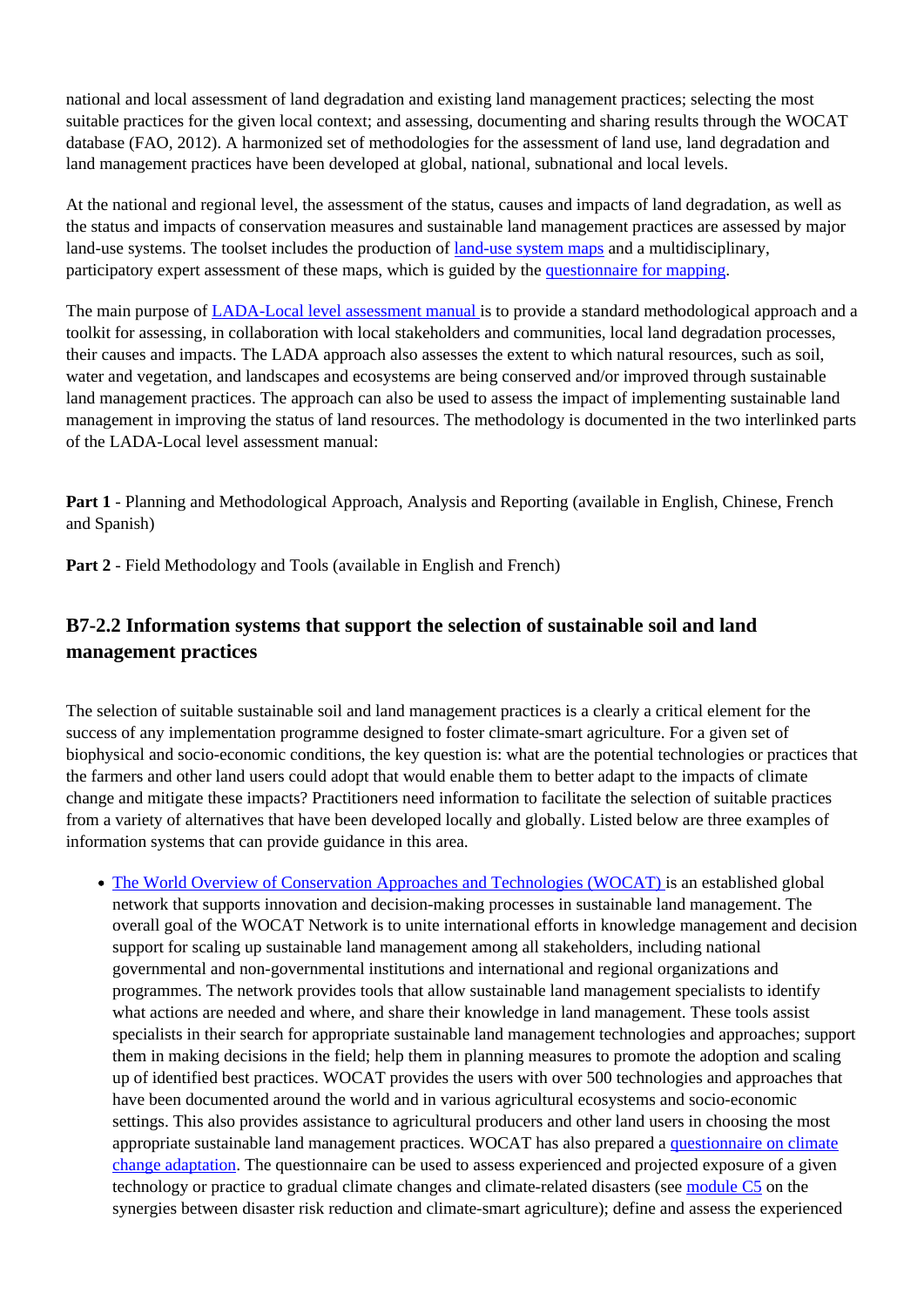and projected risks and potentials, and the sensitivity of the technology or practice; and determine the experienced and projected adaptive capacity to gradual climate changes and climate-related disasters. The results can provide assistance to agricultural producers and other land users in selecting a sustainable land management technology that will enhance their adaptability under the current prevailing conditions and under various climate change scenarios.

- [Technologies and Practices for Small Agricultural Producers \(TECA\)](http://www.fao.org/global-soil-partnership/en/) is a platform where users can find practical information on agricultural technologies and practices that can help small-scale producers in the field. The platform includes technologies and practices in crop and livestock production, forestry, fisheries and aquaculture, marketing and other areas. All the TECA technologies and practices have been tested and/or adopted by small-scale producers, are easy to replicate, and can be expected to increase production in a sustainable way. A number of these technologies and practices can also help small-scale agricultural producers adapt to climate change. The TECA Exchange Groups are online forums where the members can ask questions and connect with experts, practitioners and producers, share experiences in the field, and learn how to implement technologies and practices. The TECA platform facilitates the sharing and exchange of knowledge to support small-scale producers in selecting and adopting practical and sustainable management practices.
- As part of the [Global Soil Partnership \(GSP\),](http://www.fao.org/global-soil-partnership/en/) the Eurasian Soil Partnership Secretariat has established initiatives to facilitate targeted research and partnerships between scientists and local and national beneficiaries. These partnerships form a stable basis for long-term collaborative engagement to scale up the implementation sustainable soil management practices. Thematic areas for sustainable soil management practices are: the assessment of soil salinity; innovations for soil salinity management; practices and methods for the restoration of saline soils; guidelines and training modules for soil salinity management; the economic assessment of ecosystem services provided by soils in saline ecosystems; and the environmental impact assessment of sustainable soil management practices on soil ecosystem services in salt-affected landscapes.

# **B7-2.3 Tools to support implementation and scaling out of sustainable soil and land management**

A substantial amount of experience has been gained about technical practices that have been tested and fine tuned for the optimal management of soil, water and land resources. These practices can reduce land degradation and enhance adaptation to climate change. However, the adoption of these technologies by farmers is remains less than what is needed to achieve tangible impacts. This is partially due to the lack of a proper enabling environment to support the uptake of technical solutions (see [Chapter B7-4](http://www.fao.org/climate-smart-agriculture-sourcebook/production-resources/module-b7-soil/chapter-b7-4/en/)), and a lack of tools to ensure the selection and proper implementation of techniques and technologies suitable for the specific set of biophysical and socio-economic conditions under consideration. Identifying potential areas where specific technologies can be implemented with high chance of success significantly facilitates the scaling up of these technologies (Ziadat *et al*., 2015).

In many cases, the selection and implementation of improved technologies do not usually take into consideration the specificities of the agricultural ecosystem. Consequently, the efficiency of the technology transfer programmes remain low. The concept of 'benchmarking' has been proposed as an approach that can help identify areas that are similar to those where the improved technologies were developed (Ziadat *et al*., 2014). This approach starts with the selection and characterization of a benchmark site in an agricultural ecosystem. Improved technologies are then developed and evaluated at this site. After the evaluation, similar areas to the benchmark site are selected within a targeted area for scaling up the technologies.

Similarity analyses are used to find areas with characteristics that match those of the area where farmers tested, fine tuned or implemented a particular set sustainable soil and land management technologies. The generation of 'similarity maps' requires the formulation of an agreed 'expert similarity criteria', which is defined by an interdisciplinary team using the available datasets. These criteria are specific for certain area. Among the factors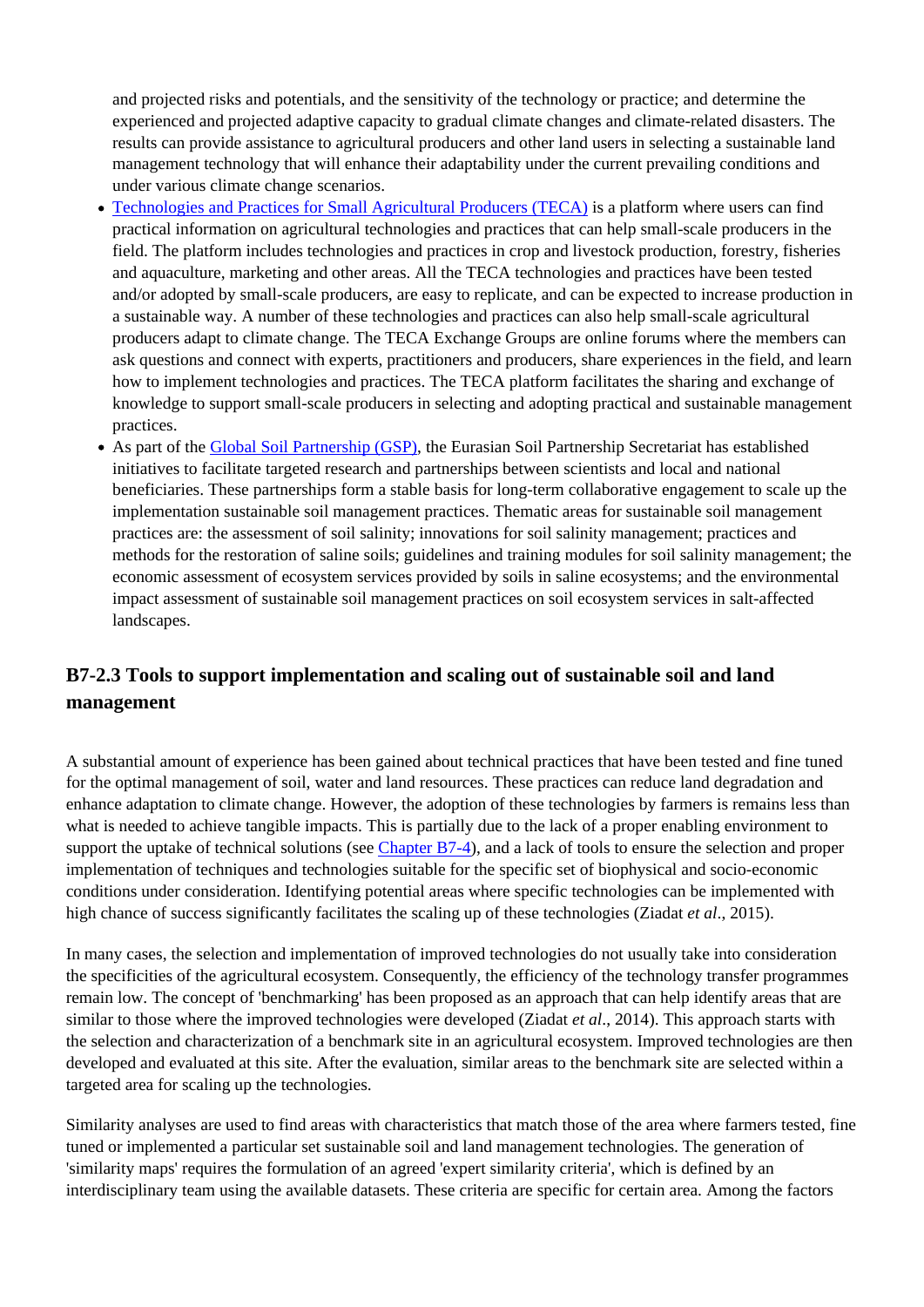used to develop these criteria are the soil, climate, land use, and water resources. Land ownership type and size must be also included in the criteria. Suitability analyses are used within the similar areas to identify areas where the water and land management packages that have been developed can be applied with a high probability of success. The professionals, planners, and decision-makers can use the information and products generated from these analyses to identify suitable technologies for the targeted areas and/or communities. A follow up socioeconomic analysis would be needed at the community level before implementing the interventions. The interventions should be abetted by a proper enabling environment that can provide incentives to communities to adopt the proposed changes. The results of these efforts should help decision-makers, planners, and donors identify areas for scaling up sustainable water and land management interventions.

# **Sustainable soil and land management for climate-smart agriculture in practice**

This chapter provides examples of sustainable soil and land management practices that are designed to protect and restore soils and soil biodiversiy, control soil erosion control, sequester soil carbon and optimize water management in the soil.

### **B7-3.1 Preventing and mitigating land degradation**

The world's soils are seen as having a high potential for carbon sequestration because soil organic carbon content can be conserved, restored and increased through appropriate land uses and agricultural management practices that can be applied at the landscape level (Corsi *et al*., 2012). However, initiating the carbon sequestration process on degraded soils is a slower process as the soil microbial population that drives the soil organic carbon and nutrient cycling requires specific nutrient ratios that take time to achieve (Stevenson, 1986). In addition, degraded soils are at much greater risk from the damaging impacts of mismanagement and climate change. Their vulnerability is a result of serious losses in soil organic matter and soil biodiversity, which undermine soil resilience; greater soil compaction; and increased rates of soil erosion and a higher incidence of landslides. Land degradation is itself a major cause of climate change (Scherr and Sthapit, 2009b).

Unsustainable land management practices that degrade soils include tillage-based crop production systems; simplified crop rotations that lead to soil nutrient mining; the improper application of fertilizers; inappropriate irrigation practices; overstocking, overgrazing and burning of rangelands; inefficient grazing methods; and the overexploitation or clearance of wooded and forest lands.

The widespread restoration of degraded soils is crucial for sequestering carbon and supporting the productive capacities of the world's croplands, rangelands and forests. Soil organic carbon sequestration can be achieved by reducing erosion ([Chapter B7-3.2](http://www.fao.org/climate-smart-agriculture-sourcebook/production-resources/module-b7-soil/chapter-b7-3/en/#c417195)) and preserving and increasing soil organic matter in the soil [\(Chapter B7-3.3](http://www.fao.org/climate-smart-agriculture-sourcebook/production-resources/module-b7-soil/chapter-b7-3/en/#c549056)).

Equally important is the prevention of the conversion of vulnerable land for unsustainable uses. Intensive land uses are expanding into areas where soil organic carbon stocks are less resilient.

- Semi-arid savannas and grasslands, tropical rainforests and peatlands are being converted to arable land at an increasing rate.
- Temperate humid grasslands release about 30 percent of their soil organic carbon after 60 years of cultivation (Tiessen and Stewart, 1983; Guo and Gifford, 2002).
- In semi-arid environments, the cultivation of tropical forest soils causes more than 60 percent of original soil organic carbon stocks to be lost in only a few years (Brown and Lugo, 1990). Converting native vegetation or pastures to cropland depletes soil carbon stocks by 30 percent in less than five years (Zach *et al*., 2006;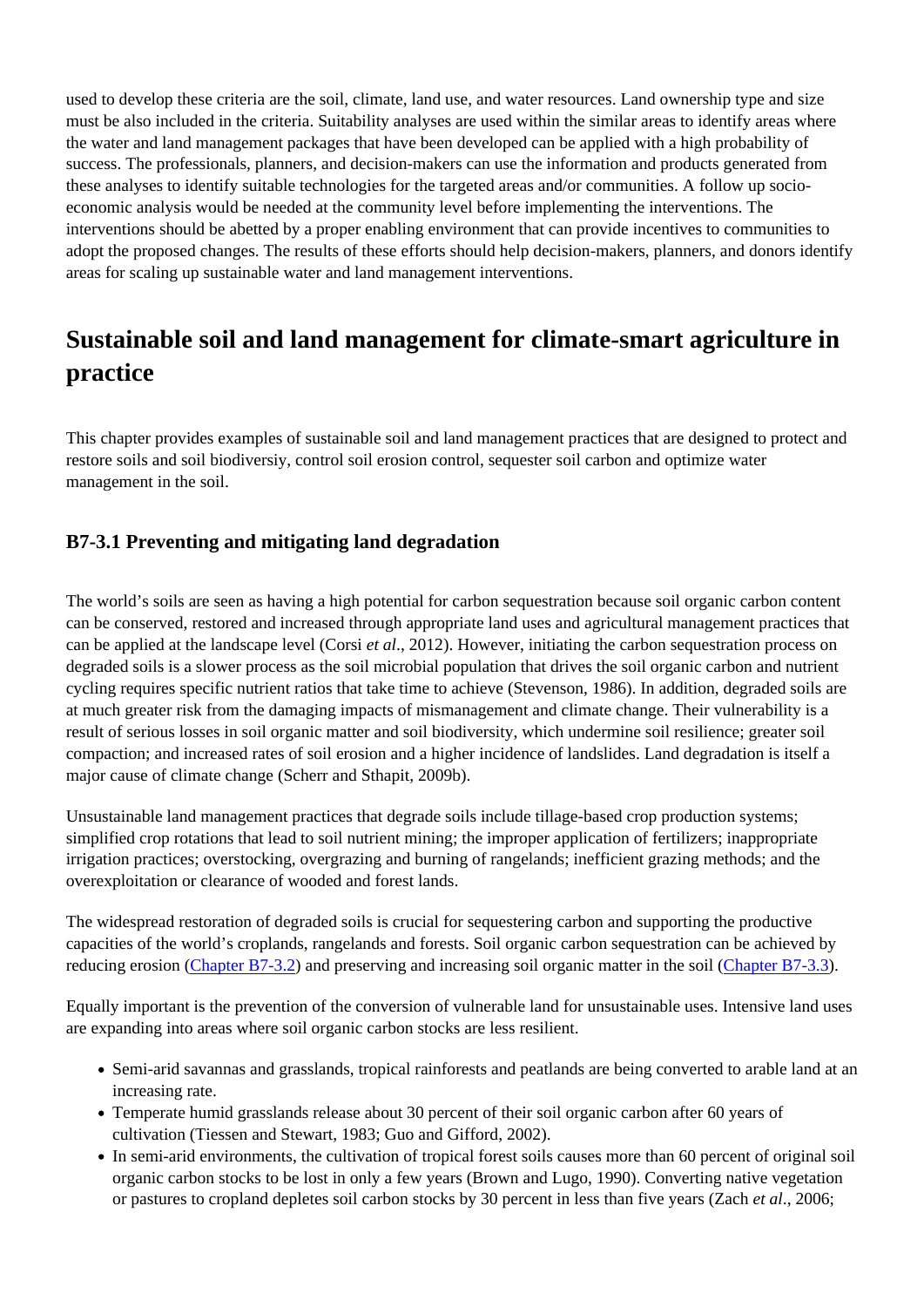Noellemeyer *et al*., 2008). In the Amazon rainforest, establishing pastures on cleared forest emits between 8 and 12 tonnes of carbon dioxide per hectare (Fearnside and Barbosa, 1998; Cerri *et al.*, 2007).

In arid and semi-arid areas, soil organic carbon is undergoing significant changes in the aftermath of series of different combinations and sequences of land-use changes.

Changes in soil organic carbon depend on the management practices associated with land use and the time since the current land-use system was established (Mohawesh *et al.*, 2015). Assessments of land resources [\(Chapter B7-2.1\)](http://www.fao.org/climate-smart-agriculture-sourcebook/production-resources/module-b7-soil/chapter-b7-2/en/#c549049) are needed to help identify the effects of land-use changes and associated management practices on the dynamics of soil organic carbon and support the formulation of sustainable land management plans. Such assessments will identify hotspots in terms of the degradation of soil, water and [biodiversity\)](http://www.fao.org/climate-smart-agriculture-sourcebook/production-resources/module-b1-crops/chapter-b1-2/en/#c548082) and climate change, and bright spots where sustainable land management practices are generating multiple ecosystem benefits. Land-use planning can then be used to determine the most suitable land uses and provide policy support or incentives to reduce land conversion and promote the adoption of sustainable practices, with particular attention given to peatlands (Box B7.2 and drylands that are more vulnerable to human intervention and climate change. See also [module C3](http://www.fao.org/climate-smart-agriculture-sourcebook/enabling-frameworks/module-c3-policy/c3-overview/en/) on policy and programmes for climate-smart agriculture.

## **Box B7.2 Peatlands as climate change mitigation hotspots - towards wiser management**

Peatlands are ecosystems where greenhouse gas emissions can often be reduced in a cost-effective manner. Peatlands or 'organic soils' have a substantial layer of organic matter near the surface. Unlike mineral soils, most pristine peatlands are wet during most of the year. Peatlands, which are found in almost every country in the world, contain 30 percent of the world's soil carbon but cover only three percent of the global land area (Joosten, 2009; Victoria *et al*., 2012). Draining a part of a peat dome or excessive irrigation lowers the water table in the entire peatland area and causes greenhouse gas emissions. Drained peatlands and fires in drained peatlands are responsible for almost one-quarter of the carbon dioxide emissions from the land-use sector (Joosten, 2009; Victoria *et al*., 2012).

There has been a rapid growth in emissions from peatlands as they have been drained for forestry, food crops and cash crops, such as oil palm. In many cases, for example in Ukraine and Southeast Asia, the cultivation of peatlands has led to their serious degradation, subsidence and abandonment. Abandoning peatlands significantly increases the risk of fires.

To reduce greenhouse gas emissions from peatlands, it is essential to determine their status; whether they are pristine, drained, abandoned or in productive use. The main approaches for reducing emissions from peatlands include:

• conserving undrained peatlands;

- rewetting drained peatlands using blocking canals and grids;
- increasing the productivity on the existing farmland to reduce the pressure to drain peatlands for agriculture or forestry; and channelling the expansion of agricultural land to areas with mineral soils; and
- managing peatlands, if they cannot be rewetted, in ways that maintain soil carbon. (FAO, 2014)

Rewetted peatlands (Figure B7.4) can provide income and other benefits to local communities by supporting forestry and agricultural cultivation under wet conditions, a practice known as paludiculture. Paludiculture, which can be carried out wherever there are marketable plants and animals living in wet conditions, can produce biomass for bioenergy, feed for livestock, fibre, building materials and food, such as nuts and berries. In Southeast Asia, natural rubber is collected from *Jelutung* paludiculture. Local communities are earning up to half of their income from raising fish in the blocked grids alongside the rubber production (FAO and Wetlands International, 2012). Paludiculture represent the only sustainable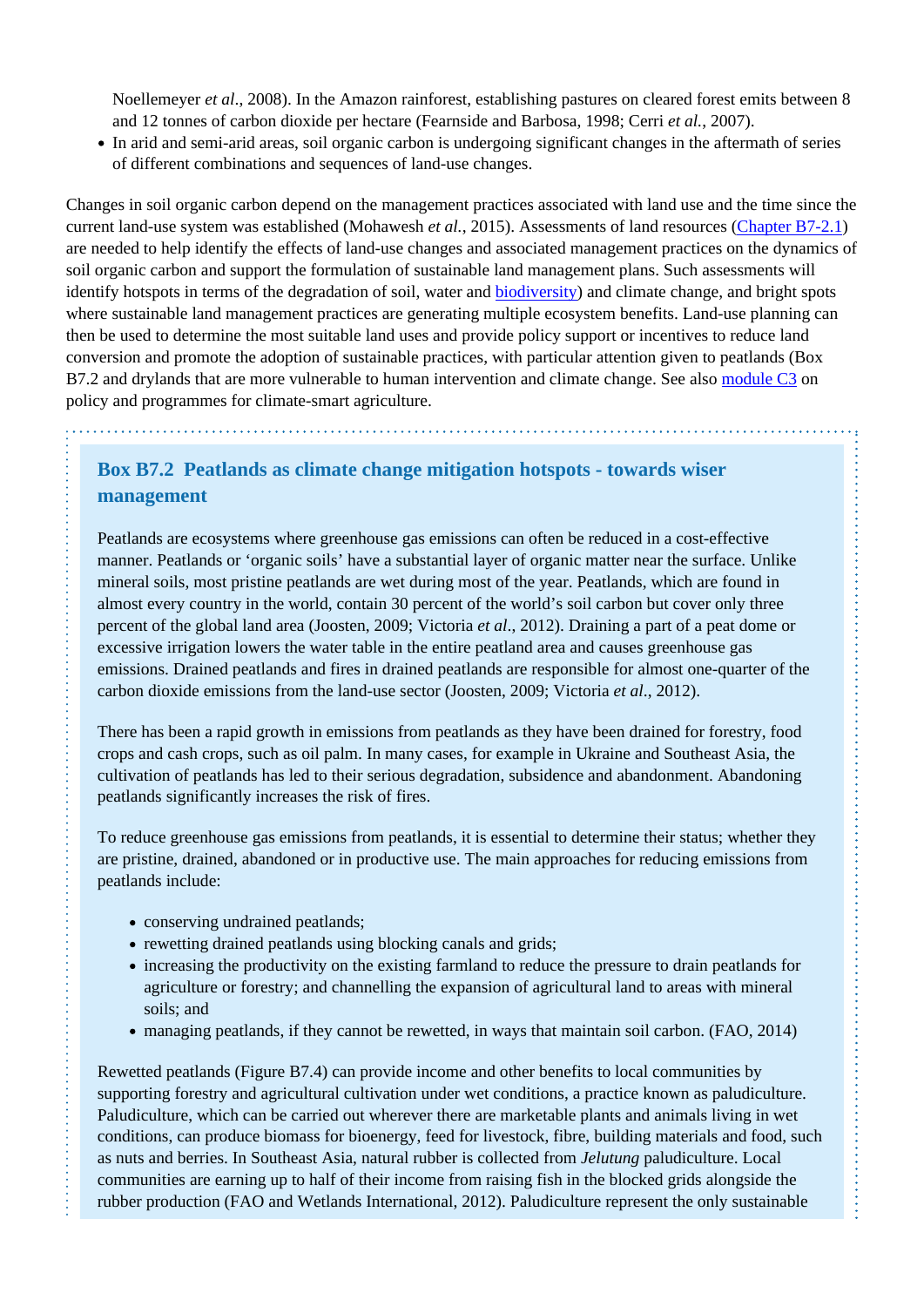mode of agricultural production on peatlands. There are, however, technical and socio-economic constraints that can prevent drained peatlands from being rewetted. In such cases, the negative environmental and socio-economic impacts of peatland use can be limited, for example, by choosing crops that are adapted to high soil moisture; minimizing drainage as much as possible to reduce peat oxidation and land degradation; and reducing the use of fertilizers.

Source: Hans Joosten and Maria Nuutinen

**Figure B7.4. Raising the water levels on drained peatlands by blocking ditches can be done with low-cost techniques and local materials. Dam in a channel in Mentangai, Indonesia** 



### **B7-3.2 Controlling soil erosion**

[Soil erosion](http://www.fao.org/climate-smart-agriculture-sourcebook/production-resources/module-b1-crops/chapter-b1-2/en/#c418948) is process that is causing widespread and serious environmental degradation. Erosion removes a field's original topsoil, reducing the thickness of the soil surface, which is the most productive part of the soil profile, and causing losses of soil organic matter (Mohawesh *et al*., 2015).

Tillage-induced soil erosion is a major cause of the severe soil carbon loss and soil translocation in upland landscapes (Lobb *et al*., 1995; Lobb and Lindstrom, 1999; Reicosky *et al.*, 2005). Even on gradual slopes, alkaline soils for example, may suffer from dispersion or crusting that will increase surface runoff and the risk of soil erosion. The redistribution of soil within fields caused by tillage erosion may lead to high erosion rates on knolls, exceeding 30 tonnes per hectare per year and to deposition rates in hollows and at downslope field borders, exceeding 100 tonnes per hectare per year. These rates are not directly comparable to wind or water erosion rates, as soil eroded by tillage will not leave the field. However, tillage erosion may significantly reduce crop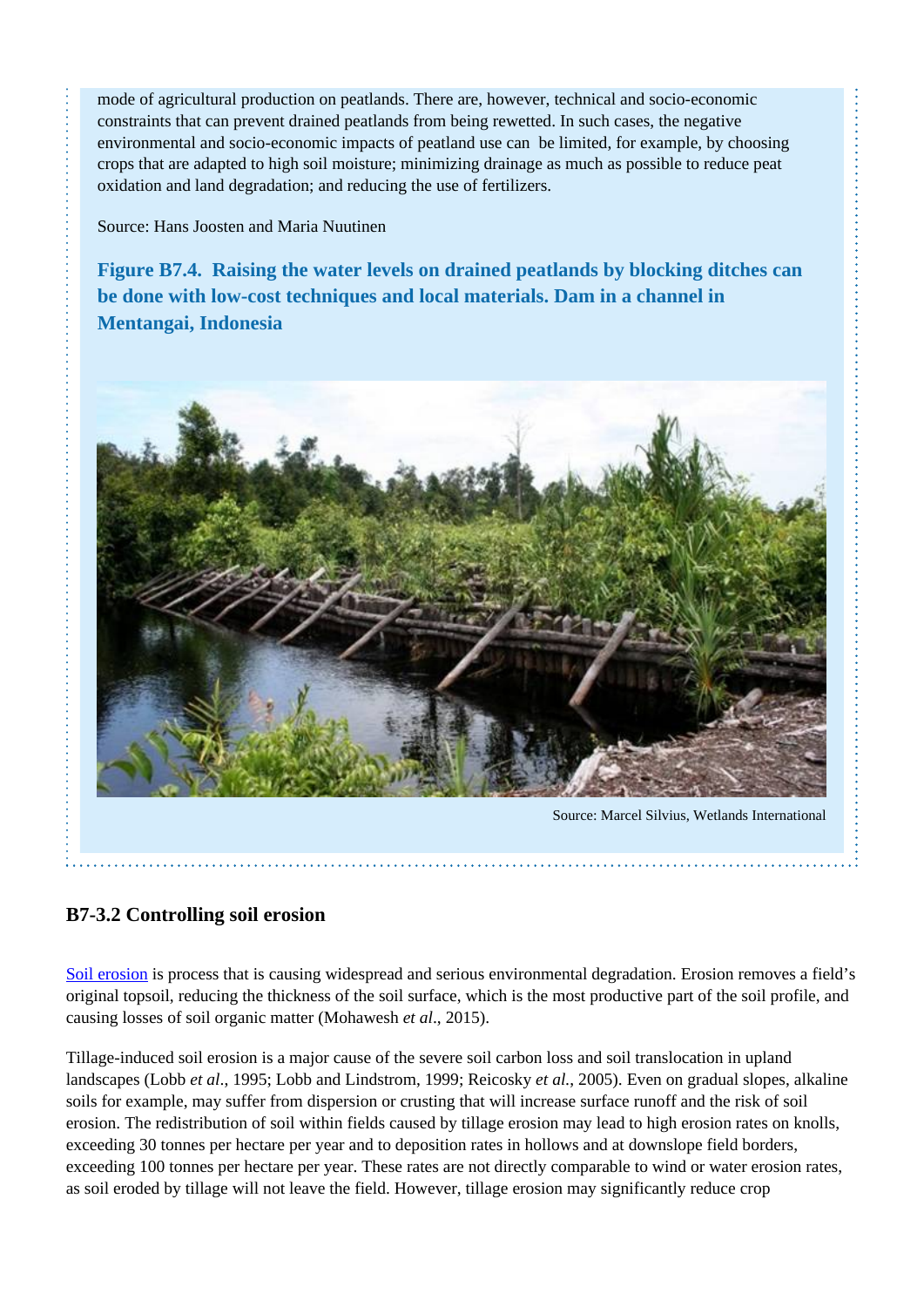productivity on knolls and near downslope field or terrace borders (FAO and ITPS, 2015b).

Intense rains can cause devastating soil erosion on cultivated lands on moderate to steep slopes where runoff rates are high and the ground has inadequate vegetative cover. Increased incidences of windstorms accelerate the loss of fertile soil by blowing soil particles off the fields or onto other fields.

Soil erosion by rainfall and surface runoff, and wind can be prevented or substantially reduced with conservation agriculture, and minimum- or no-tillage farming, combined with a range of soil and water conservation measures that include optimizing vegetative cover with adapted species; using rotational grazing to sustain the quality of rangeland vegetation; enhancing the roughness of the soil surface with clods and tied ridges; contour farming using bunds and diversion ditches; and planting windbreaks perpendicular to the prevailing winds.

On steeper slopes, soil erosion control requires additional measures, including reducing the degree and length of slopes with progressive and bench terracing; planting cross-slope vegetation; using soil and water conservation structures, such as terraces, earth bunds and tied ridges to optimize water capture and infiltration; and creating grassed waterways to convey excess water safely off the slopes. Erosion control mats and blankets (geotextiles), preferably biodegradable ones, offer immediate soil protection, and in some cases, these products may be an economic option for erosion control. In different parts of the world, biological geotextiles have proven to be highly effective for controlling soil erosion and supporting above-ground biomass production (Bhattacharyya *et al*., 2009; Bhattacharyya *et al*., 2011; Bhattacharyya *et al*., 2012a; Ghosh *et al*., 2016).

### **B7-3.3 Managing Soil Organic Matter for soil carbon sequestration**

Organic matter in the soil is made up of dead plant and animal materials in various stages of decomposition. It does not include fresh and undecomposed plant material lying on the soil surface, which is known as litter. As explained in Box B7.3, soil organisms break down the organic matter so they can use it as food. In doing so, they release excess nutrients into the soil in forms that plants can use. The organic matter that these organisms cannot digest is reorganized into soil organic matter, which is less decomposable than the original plant and animal material (Figure B7.5). Soil organic matter primarily contains organic carbon (on average 58 percent), but also nutrients that are essential for plant growth, and some inorganic carbon. Soil organic matter acts as a sink for atmospheric carbon, in that it sequesters carbon from the atmosphere. Soil organic matter also enhances soil structure by binding the soil particles together as stable aggregates, which influence the soil's physical properties (e.g. aggregation, water holding capacity, water infiltration and aeration) and chemical fertility (e.g. nutrient availability). The characteristics of soil organic matter have an impact on the overall biological resilience of agricultural ecosystems. The greater the soil organic matter content, the greater the soil biodiversity. Higher levels of biodiversity in the soil accelerate the processes involved in breaking down dead and decaying organic matter into humus and making nutrients available for plant growth (Charman and Roper, 2000; Bot and Benites, 2005; Bhattacharyya *et al*., 2012b; Bhattacharyya *et al*., 2012c).

Soil carbon stocks and the mitigation potential they provide depend on the agro-climatic zone, the type of land use and the intensity of use (Figure B7.2). The rate of soil organic matter decomposition and turnover depends primarily on the combined effects of the soil organisms, temperature, moisture and the soil's chemical and physical composition. It is also affected by the previous land use and natural resource management practices, particularly the mechanical disturbance of the soil. When assessing carbon sequestration, rates should always refer to the specific association of soil and vegetation and definite carbon pools, as each carbon category has a very different turnover rate. For instance, carbon accumulated in the first ten years is young and highly oxidizable, but becomes more stable over time. To assess the effects of management practices on soils, it is also necessary to use a reference base for similar soil types under the same climatic conditions. Undisturbed soils under natural vegetation should be used as a benchmark and used when making a comparison with the soils affected by human activities. In this context, it is important to emphasise that only data from similar agro-ecological zones can be compared because the rate of conversion of the carbon content in crop residues into soil organic matter is strongly related to the climate, and the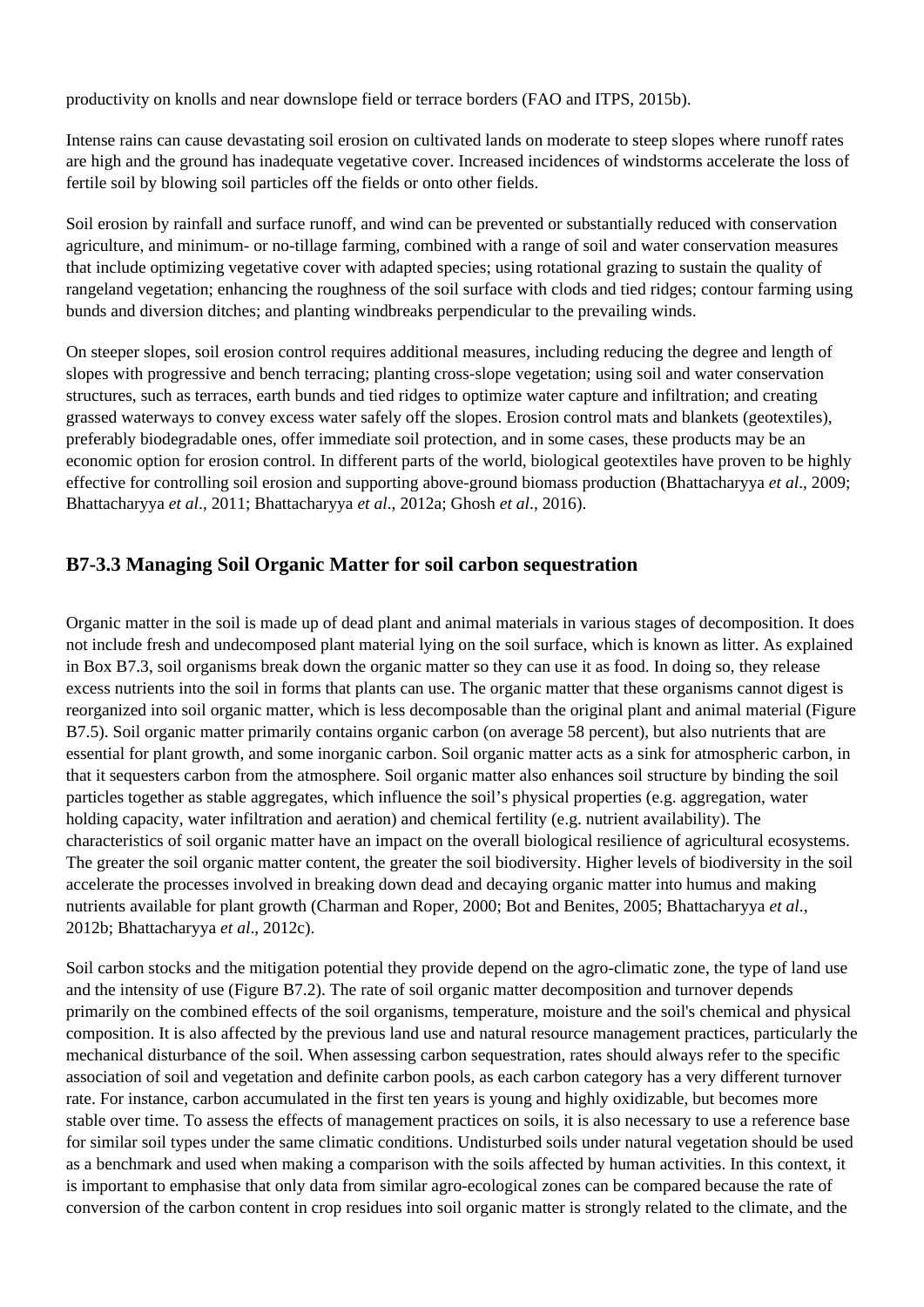rates achieved under different climatic conditions are not directly comparable (Corsi *et al.*, 2012).

### **Box B7.3 Nutrient turnover and terrestrial carbon sequestration**

Terrestrial carbon sequestration occurs in standing biomass (e.g. trees), long-term harvested products (e.g. lumber), living biomass in soil (e.g. perennial roots and microorganisms), recalcitrant soil organic matter in soil (e.g. humus), and inorganic carbon in the subsoil (e.g. carbonates) (Johnson *et al*., 2007). Organic and inorganic carbon pools in soils are generally the most long-lived terrestrial reservoirs for sequestering carbon (Figure B7.5).

Photosynthesis represents the largest transfer of carbon (through carbon dioxide) in the carbon cycle. Through photosynthesis, plants draw carbon dioxide out of the air to form plant tissues (carbohydrates). When dead plant and animal material (i.e. organic matter) is returned to the soil, it decomposes. The decomposition of organic matter is a biological process carried out by soil organisms that involves a series of steps that lead to the mechanical breakdown (comminution), the chemical breakdown (mineralization), and the biochemical reorganization of complex structures and molecules (polymers). Only the indigestible fraction of carbon (i.e. carbohydrates, lignins, tannins, aromatic amino acids and waxes) enters into the formation of stable soil organic matter (humification).

By transforming organic compounds into inorganic compounds, and breaking down carbon structures and rebuilding new ones or storing carbon into their own biomass, the microbial population acts as functional engine for the turnover of organic matter and the release of nutrients to the soil. It is this microbial population that is responsible for enabling the soil to provide crops with nutrients.

When decomposing soil organic matter, the soil organisms release nitrogen in the form of ammonium ions, potassium, calcium, magnesium and a range of other nutrients necessary for plant growth and the organisms' activities. Plants obtain many of their nutrients from soil by 'cation exchange', whereby root hairs exchange hydrogen ions with the cations (positively charged ions) adsorbed in the soil particles. Clay soils have a higher cation exchange capacity and a structurally greater potential chemical fertility than silty soil and sandy soils.

Nitrogen is a nutrient that deserves special attention. It plays a key role in plant metabolism and growth, but it can also be a cause of pollution when it leaches in the form of nitrates into the water table. Nitrogen can also be released from the agricultural ecosystem in the form of nitrous oxide - a potent greenhouse gas.

Source: Sandra Corsi, Feras Ziadat

#### **Figure B7.5. Organic matter turnover**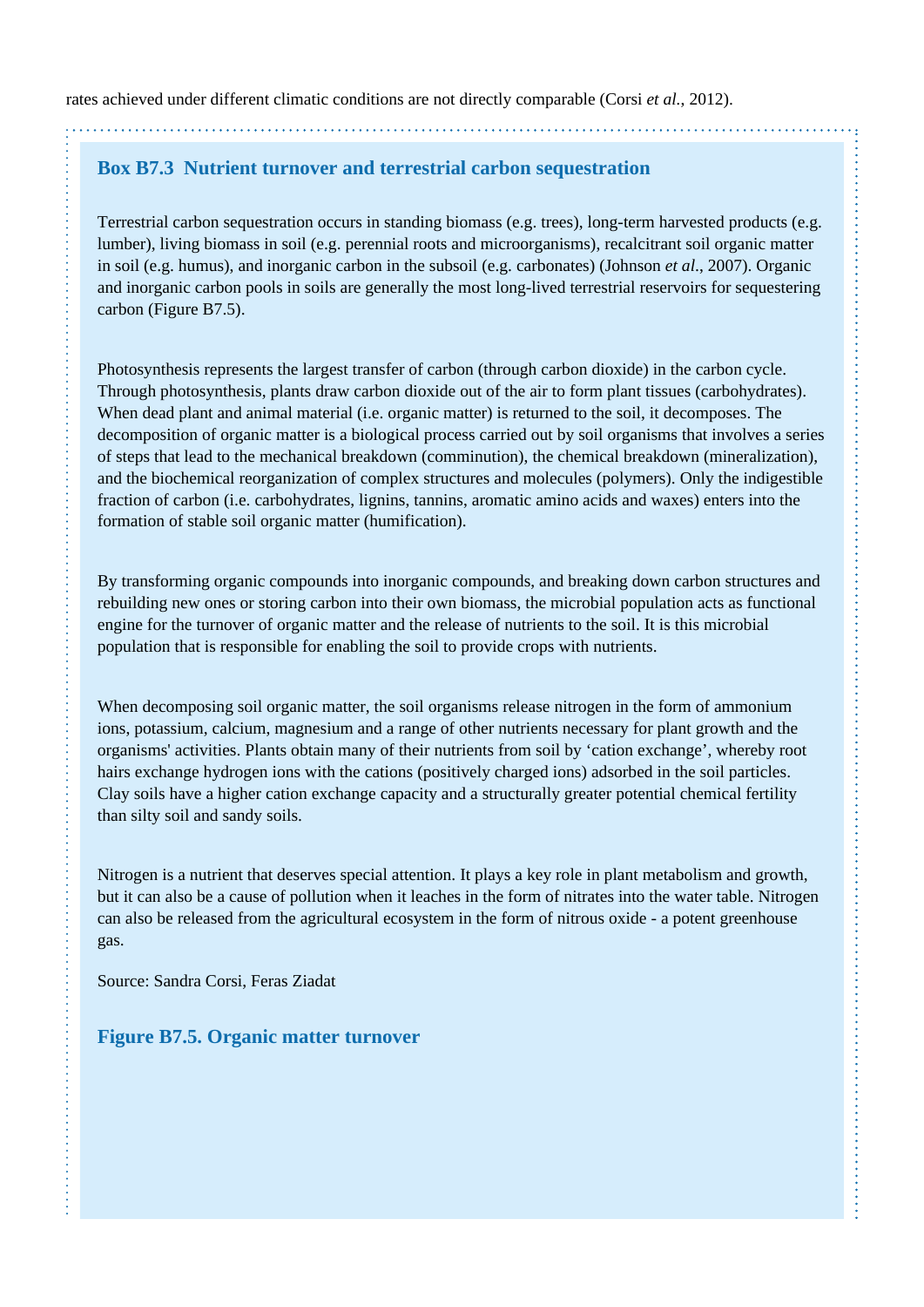

Mainstream agricultural production systems that do not rely on biogechemical cycles do not ensure the sustained productivity of soils.

- Over the past 50 to 100 years, tillage-based agricultural practices have caused soil organic carbon levels in many regions to decline by one to three percent, which has caused soil degradation. As shown in Table B7.1, a three percent loss in soil organic carbon not only represents a significant loss of water storage (432 000 litres per hectare), but also represents nearly 400 tonnes of extra carbon dioxide per hectare emitted into the atmosphere. The loss of soil organic carbon and water holding capacity is associated with a range of practices, including the elimination of perennial groundcover, repetitive cultivation and tillage, continuous grazing, bare fallows, the removal of crop residues and grassland burning.
- Intensive [monoculture](http://www.fao.org/climate-smart-agriculture-sourcebook/production-resources/module-b1-crops/chapter-b1-1/en/#c548046), in combination with the high use of external inputs, has been an approach farmers have adopted to achieve the highest possible yields with minimal labour. However, the production of energy-intensive mineral fertilizers and pesticides is a major source of greenhouse gas emissions. Moreover, when incorrectly applied, these inputs leach into water resources, and the resulting water contamination has seriously harmful effects on ecosystems and human health.

[With agricultural intensification,](http://www.fao.org/climate-smart-agriculture-sourcebook/production-resources/module-b1-crops/chapter-b1-1/en/#c548046) farmers are increasingly supplementing organic fertilizers (e.g. manure, compost and plant residues) with inorganic or synthetic fertilizers, which deliver the required crop macronutrients (e.g. nitrogen, phosphorus, potassium, calcium, magnesium and sulphur) and micronutrients (e.g. boron, chlorine, copper, iron, manganese, molybdenum, zinc and nickel). Nitrogen fertilizers are the most widely used fertilizers and deliver huge benefits in terms of productivity, especially in nutrient-depleted soils. However, as indicated in Table B7.1, these fertilizers can cause environmental damage in the form of greenhouse gas emissions and nitrate pollution (Scherr and Sthapit, 2009b).

## **Table B7.1. Capacity of a soil with a bulk density of 1.2 g/cm<sup>3</sup> to store water as affected by soil organic carbon content to 30 cm soil depth**

The calculation of these figures is based on a conservative estimate that one part of soil organic carbon retains four parts of soil water.Change in soil organic matter content.

| <b>Change in soil organic</b><br>matter content | <b>Extra soil organic matter</b> | Extra water                                                     | <b>Carbon dioxide sequestered</b> |
|-------------------------------------------------|----------------------------------|-----------------------------------------------------------------|-----------------------------------|
| $\mathbb{F}^{06}$                               |                                  | $\left[\frac{1}{\text{litres}}/m^2\right]$ [litres/ha] $[t/ha]$ |                                   |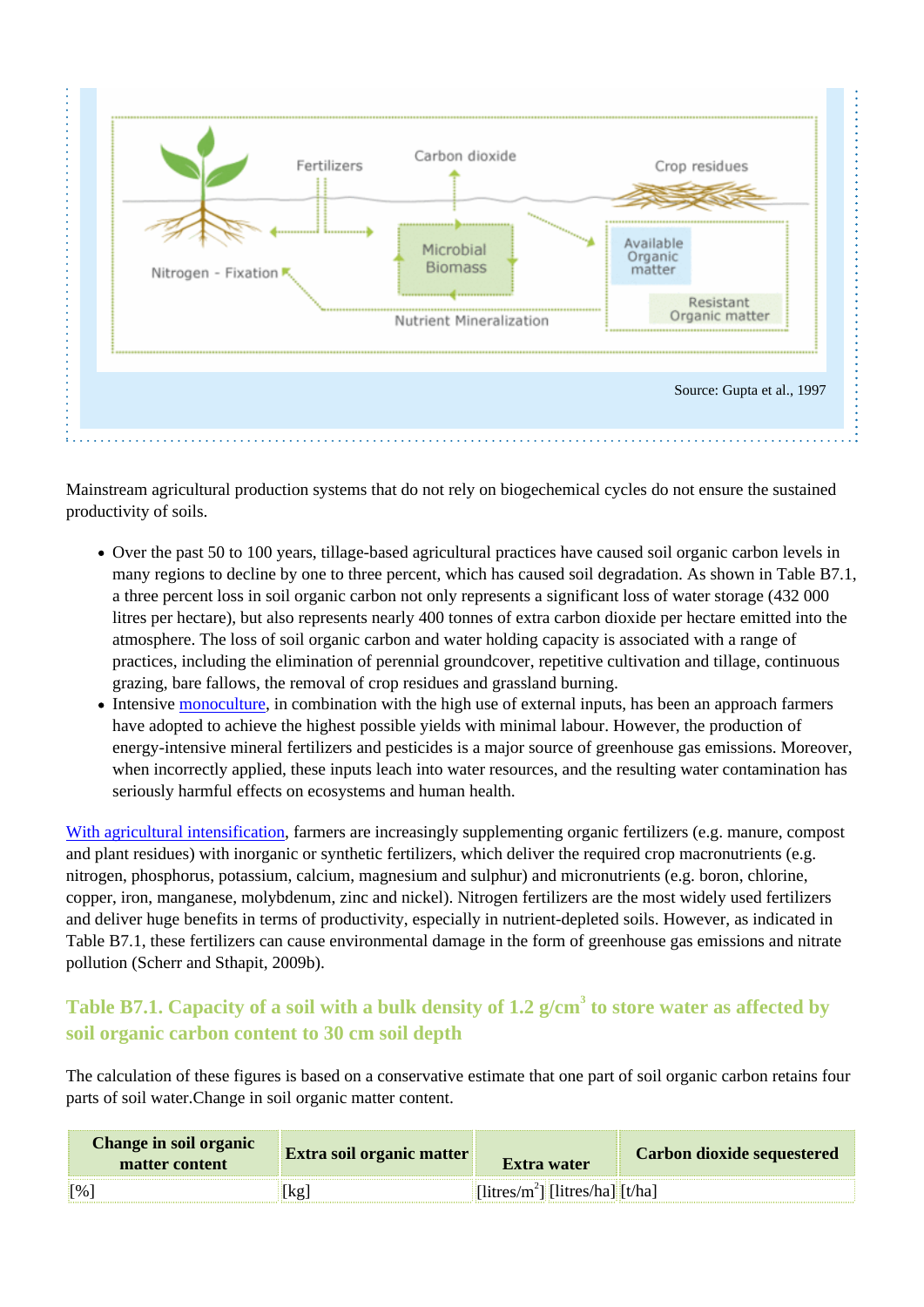| Change in soil organic<br>matter content | Extra soil organic matter | Extra water | <b>Carbon dioxide sequestered</b> |
|------------------------------------------|---------------------------|-------------|-----------------------------------|
|                                          |                           |             |                                   |
|                                          |                           |             |                                   |
|                                          |                           |             |                                   |

Source: Jones, 2006a and 2006b

Integrated soil fertility management practices seek to maximize the efficiency in the use of nutrients and water. They does this by balancing the use of organic matter obtained on the farm or from other sources as a soil amendment with the judicious use of nutrients from mineral fertilizers; and reducing nutrient losses by synchronizing the supply of nitrogen with crop demands through sound agronomic practices, including soil and water conservation measures. Examples of integrated soil fertility management practices include:

- making changes in the rates, timing and type of nitrogen fertilizer applications; and using slow release fertilizers that control the formation of nitrates;
- adding nitrification inhibitors containing ammonium to fertilizer;
- practicing no-tillage farming, while maintaining continuous soil cover and rotating cropping patterns, which provides enough structural carbohydrates (e.g. lignin) along with nitrogen to allow the nitrogen produced from decaying surface residues to be released more slowly and contribute to the growth of the following crop and minimize nutrient losses (Huggins *et al*., 1998; Gregorich *et al*., 2001; Gál *et al*., 2007).

This form of agriculture, known as [conservation agriculture](http://www.fao.org/climate-smart-agriculture-sourcebook/production-resources/module-b1-crops/chapter-b1-2/en/#c558062), considerably reduces nitrate leaching (Macdonald *et al*., 1989). This is because, unlike mechanical tilling practices, conservation agriculture does not disrupt the stabilization and formation of soil aggregates (Bhattacharyya *et al*., 2013). Soil aggregates protect the nitrogen from microbial enzymes, decreasing mineralization and the subsequent production of nitrates. The cover crops in the rotation take up the nitrogen and keep it from being lost from the soil. At the same time, unused mineralized nitrogen remains distributed within smaller pores and is not washed out of the soil (Gors *et al*., 1993; Bergström, 1995; Davies *et al*., 1996). However, where no-tillage is used without cover crops and with herbicides to manage weeds, the effects on nitrogen uptake and reduced leaching, as well as on yields, may be less evident (Das *et al*., 2014).

Greater efficiency in the management of production inputs reduces wastage and the amounts used, which can lower greenhouse gas emissions. Additional efficiency gains can be achieved through the climate-smart practices presented in [module B1](http://www.fao.org/climate-smart-agriculture-sourcebook/production-resources/module-b1-crops/b1-overview/en/) for crop production, [module B2](http://www.fao.org/climate-smart-agriculture-sourcebook/production-resources/module-b2-livestock/b2-overview/en/) for livestock production and [module B5](http://www.fao.org/climate-smart-agriculture-sourcebook/production-resources/module-b5-integrated-production-systems/b5-overview/en/) for integrated systems and summarized in Table B7.2. The use of biochar as a carbon sequestration practice may be an option, but it remains controversial (see Box B7.4).

### **Box B7.4 Biochar**

Biochar is a stable, carbon-rich form of charcoal that can be produced by pyrolysis, a process in which biomass is heated with little or no oxygen (Sparkes and Stoutjesdijk, 2011). Possible biomass sources for biochar include milling residues (e.g. rice husks, sugar cane bagasse); crop and logging residues; biofuel crops; municipal wastes; and animal manure. The suitability of biomass for biochar production depends on its lignin content (Eagle *et al.*, 2012).

Biochar, due to its porous nature, high surface area and its ability to absorb soluble organic matter and inorganic nutrients, is thought to offer benefits for sustainable agricultural productivity. It increases biological activity and improves the efficiency of nutrient use, which reduces nitrous oxide emissions and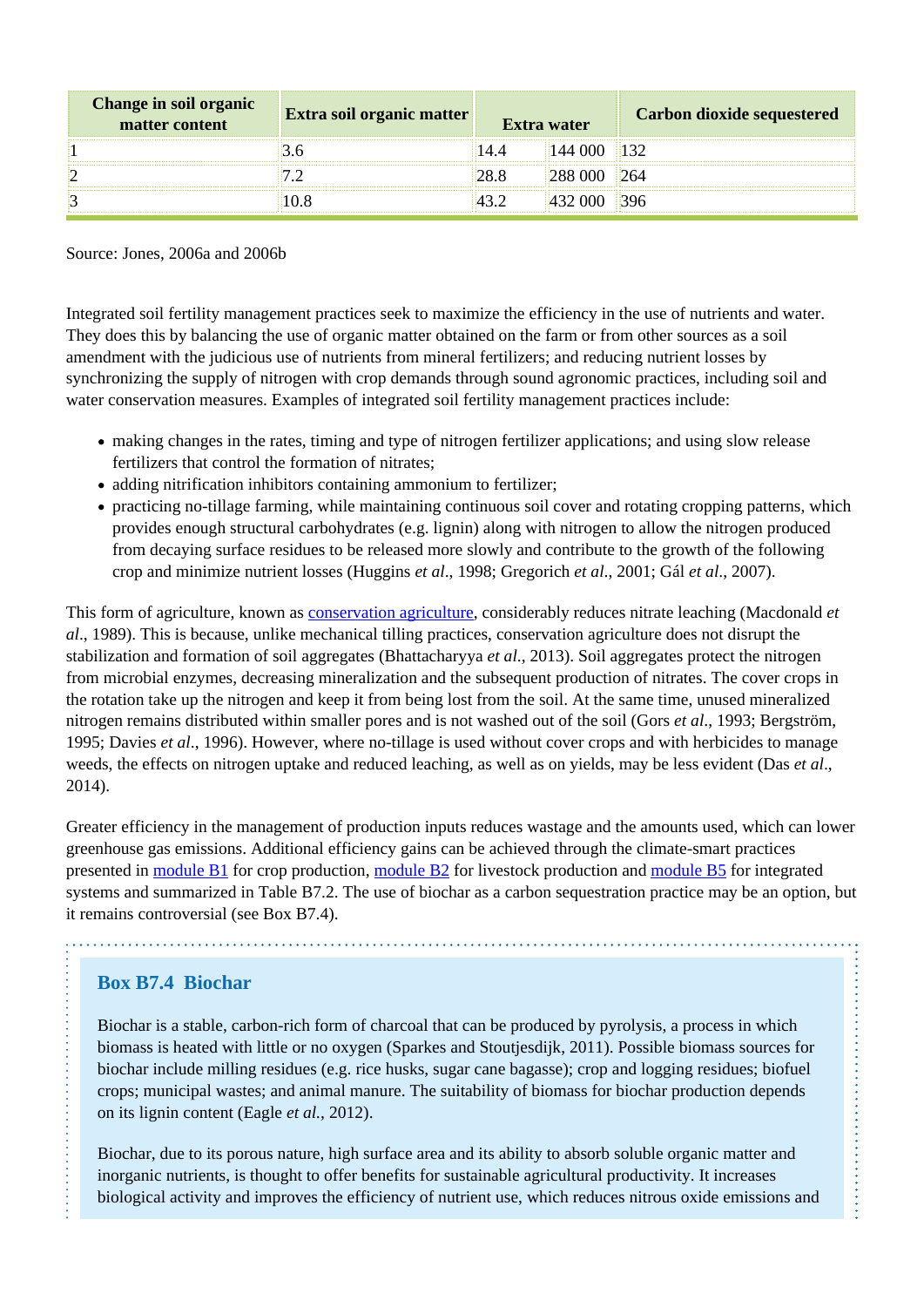increases carbon sequestration. Prommer *et al*. (2014) found that biochar increased total soil organic carbon but decreased the extractable organic carbon pool and soil nitrate. They concluded that the addition of inorganic nitrogen fertilizer in combination with biochar could compensate for the reduction in organic nitrogen mineralization.

Biochar is a relatively new, and the physical properties of biochar are highly variable. The cost effectiveness of using biochar depends on the biomass source and distance to the pyrolysis plant. In many contexts, it is not an economically viable option. Also, not all soils or crops show the same improvements when biochar is applied, and there may be risks associated with increased soil alkalinity. In the long term, the application of biochar may affect soil fertility, reduce the efficacy of some agricultural chemicals, and inhibit microbial processes due to the production of ethylene. More research is needed on the potential benefits and risks of its use in agricultural soils.

Source: FAO, 2013

### **B7-3.4 Improving water use and management in agriculture**

As climate change has an impact on every element of the water cycle, particular attention should be placed on using water efficiently.

[Water storage in the soil](http://www.fao.org/climate-smart-agriculture-sourcebook/production-resources/module-b1-crops/chapter-b1-3/en/#c548632) depends on many factors, including the amount and intensity of rainfall, soil depth, soil texture (e.g. clay content), soil structure, soil temperature, and the content and type of soil organic carbon. Different soil types, textures and structures have different degrees of water permeability and offer different levels of protection for soil organic matter. Within the soil, stable forms of soil organic carbon, such as humus, can hold up to 7 times their own weight in water. A soil that has a crumbly structure, which breaks easily into separate lumps and clumps, will absorb water more quickly than one that is compacted. Sandy soils are the least productive soils. They have a non-reactive chemical nature and, as they are highly permeable, have a low capacity for retaining water. They also offer limited protection to soil organic matter compared to soils with a higher proportion of silts and clays, which can attract and retain water and nutrients through chemical processes.

Soil management can increase water infiltration, strengthen the capacity of the soil to store water and reduce soil water evaporation.

- Groundcover management can have highly significant effects on soil surface conditions, soil organic matter content, soil structure, porosity, aeration, bulk density. This has a direct influence on infiltration rates, the water storage potential of the soil and water availability to plants.
- Roots, and the organisms that thrive in undisturbed soils create channels that improve soil porosity and the water infiltration rate.
- Minimizing soil compaction increases the effectiveness of rainfall, enhances productivity, reduces erosion and the dispersion of soil particles, and lowers the risks of waterlogging. Compacted soils or soils with a hardpan may waterlog easily and then dry out quickly.
- Sandy soils can be managed productively even in hot, dry climates by adding organic matter (e.g. green manure, animal manure, composted material) and, in irrigated systems, supplying nutrients through drip irrigation.

The good management of soil-crop-water interrelations can maintain and increase soil organic matter, improve the soil's nutrient retention capacity and enhance soil biodiversity. This integrated management can create optimal conditions for crop production, while simultaneously increasing the resilience of production systems to climate change.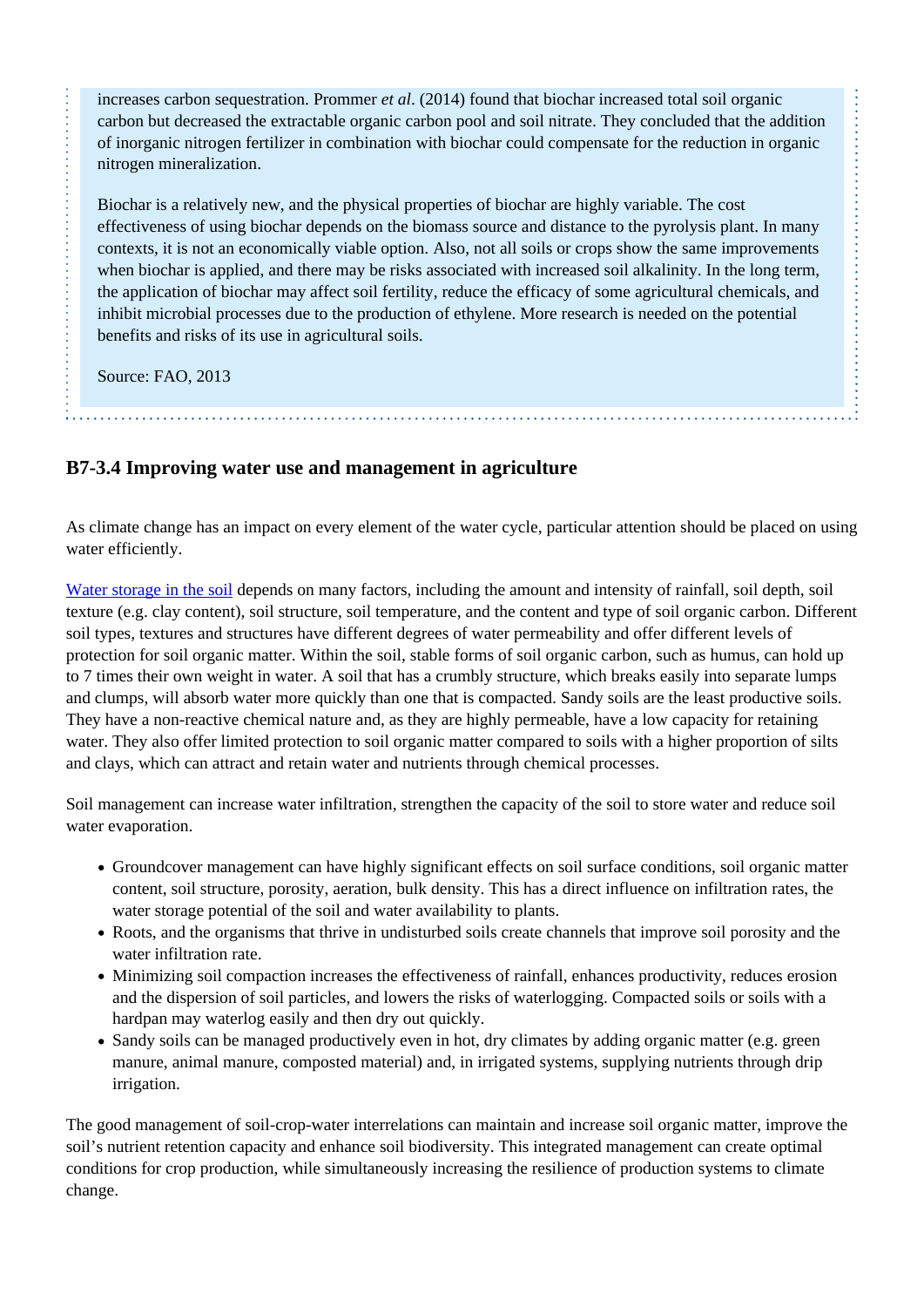In crop production systems, good management practices to increase soil organic matter include:

- [direct seeding \(no-tillage\) in combination with protective soil cover, crop diversification](http://www.fao.org/climate-smart-agriculture-sourcebook/production-resources/module-b1-crops/chapter-b1-2/en/#c558062) and crop rotation;
- the elimination of the burning of crop residues;
- integrated soil fertility management to increase the soil's nutrient retention capacity and the availability on nutrients to plants;
- the precise management of nitrogen;
- integrated pest management, which includes the sustainable use of herbicides.
- the construction of soil conservation structures, such as stone and earth terraces and bunds, and check dams;
- irrigation or partial irrigation where needed or possible (see [module B6](http://www.fao.org/climate-smart-agriculture-sourcebook/production-resources/module-b6-water/b6-overview/en/) on water management);
- the harvesting and proper use of rainwater;
- the development of reliable sources of information and extension services that are tailored to local conditions; and
- appropriate soil erosion control practices

In grazing systems, soil organic matter can be increased through controlled grazing, which reduces the degradation of vegetation and restores grassland diversity. Reducing burning to the absolute minimum also increases soil organic matter. However, on common property lands, burning is often a preferred strategy to enhance phosphorus and encourage the growth of young plants for grazing animals (also see [module B2](http://www.fao.org/climate-smart-agriculture-sourcebook/production-resources/module-b2-livestock/b2-overview/en/) on livestock). [Case study B5.2](http://www.fao.org/climate-smart-agriculture-sourcebook/production-resources/module-b5-integrated-production-systems/b5-case-studies/case-study-b5-2/en/) presents details on the 'Quesungual Slash and Mulch Agroforestry System', an alternative to slash and burn practices.

Integrated crop and livestock systems can be used to enhance soil fertility. An example of an integrated system on sloping uplands is presented in [case study B7.2](http://www.fao.org/climate-smart-agriculture-sourcebook/production-resources/module-b7-soil/b7-case-studies/case-study-b7-2/en/). Pasture cropping, a practice where an annual crop is grown out-ofphase with perennial pasture, builds soil at higher rates than perennial pastures alone. This is due to the fact that there is a year-round transfer of soluble carbon to the root zone and the humification process is maintained during the period when the perennial crop is not growing (Cluff and Seis, 1997).

To increase the amount of water in the soil, rainwater harvesting and irrigation can be used. These are addressed in [module B6](http://www.fao.org/climate-smart-agriculture-sourcebook/production-resources/module-b6-water/b6-overview/en/) on water management. [Case study B7.3](http://www.fao.org/climate-smart-agriculture-sourcebook/production-resources/module-b7-soil/b7-case-studies/case-study-b7-3/en/) presents an indigenous system of soil and water management for rice production.

#### **Table B7.2. 'Business-as-usual' practices verses climate-smart practices**

The following practices and approaches have been selected as good management practices that can contribute to climate change adaptation and mitigation. Progress in this area will require embracing an ecosystem approach that fosters the integrated management of soil and land resources and takes into consideration the interactions among water, crops, forests, livestock and other components of the ecosystem.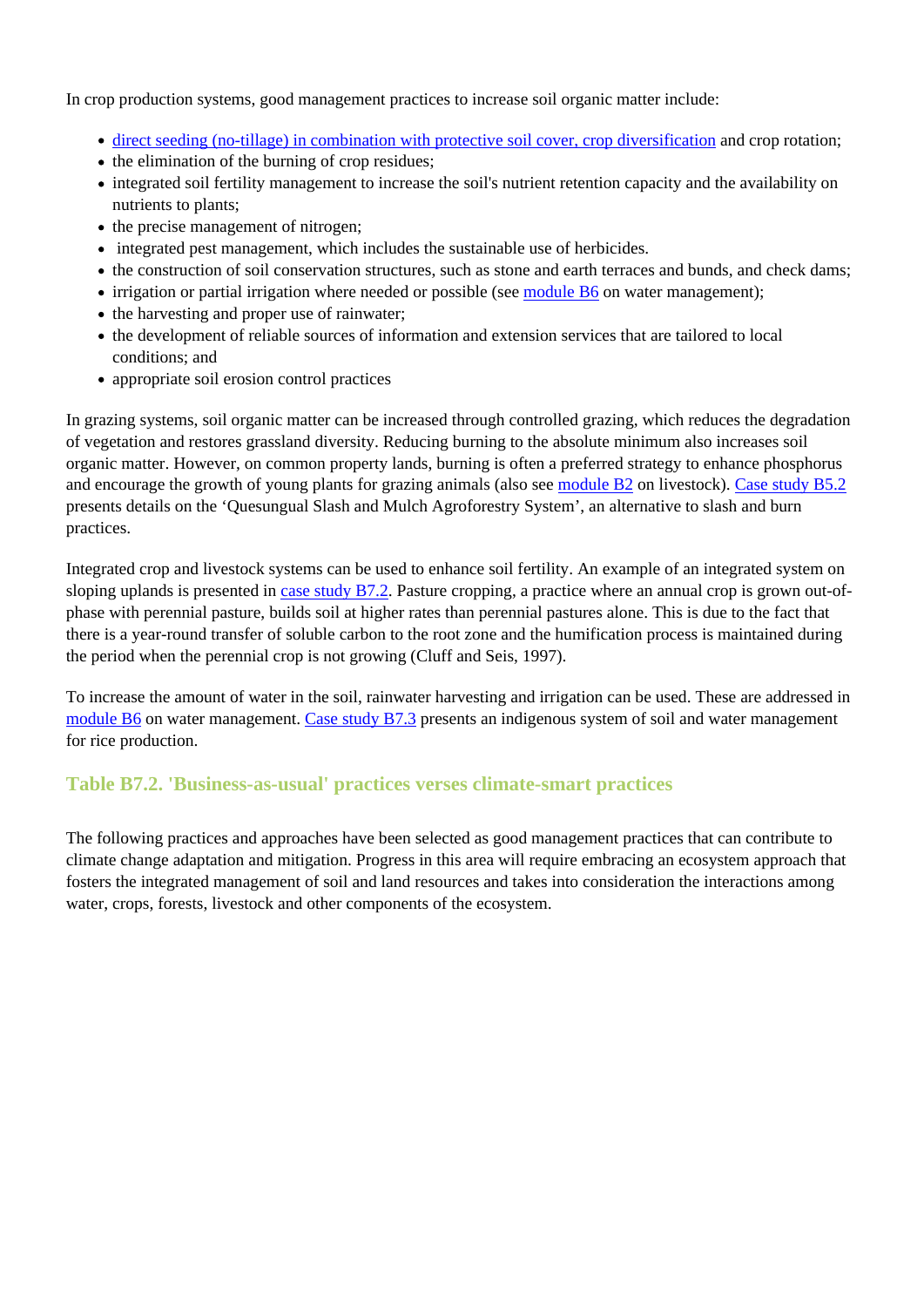| 'Business-as-usual' practices                                                                                                                                                                                                                                                                                                                                                                                                                                                                                                                                                                                                                                                                                                                                                                                                                                                                                                                                                                                                              | <b>Climate-smart practices for</b><br>climate change adaptation                                                                                                                                                                                                                                                                                                                                                                                                                                                                                                                                                                     | <b>Climate-smart practices for climate</b><br>change mitigation                                                                                                                                                                                                                                                                                                                                                                                                                                                                                                                                                                                                                                                                                                                                                                                                                                                                                                                                                                                                                                                                                                                                                                                                                                                                                                                                                 |
|--------------------------------------------------------------------------------------------------------------------------------------------------------------------------------------------------------------------------------------------------------------------------------------------------------------------------------------------------------------------------------------------------------------------------------------------------------------------------------------------------------------------------------------------------------------------------------------------------------------------------------------------------------------------------------------------------------------------------------------------------------------------------------------------------------------------------------------------------------------------------------------------------------------------------------------------------------------------------------------------------------------------------------------------|-------------------------------------------------------------------------------------------------------------------------------------------------------------------------------------------------------------------------------------------------------------------------------------------------------------------------------------------------------------------------------------------------------------------------------------------------------------------------------------------------------------------------------------------------------------------------------------------------------------------------------------|-----------------------------------------------------------------------------------------------------------------------------------------------------------------------------------------------------------------------------------------------------------------------------------------------------------------------------------------------------------------------------------------------------------------------------------------------------------------------------------------------------------------------------------------------------------------------------------------------------------------------------------------------------------------------------------------------------------------------------------------------------------------------------------------------------------------------------------------------------------------------------------------------------------------------------------------------------------------------------------------------------------------------------------------------------------------------------------------------------------------------------------------------------------------------------------------------------------------------------------------------------------------------------------------------------------------------------------------------------------------------------------------------------------------|
| Soil fertility management through synthetic<br>fertilizers                                                                                                                                                                                                                                                                                                                                                                                                                                                                                                                                                                                                                                                                                                                                                                                                                                                                                                                                                                                 | <b>Integrated soil fertility management</b>                                                                                                                                                                                                                                                                                                                                                                                                                                                                                                                                                                                         |                                                                                                                                                                                                                                                                                                                                                                                                                                                                                                                                                                                                                                                                                                                                                                                                                                                                                                                                                                                                                                                                                                                                                                                                                                                                                                                                                                                                                 |
| - The manufacturing, processing and applying<br>synthetic nitrogen fertilizers emit considerable<br>greenhouse gases. Mechanical incorporation of<br>fertilizers through ploughing, or minimum tillage, for<br>example, disrupts the soil and the formation of new<br>aggregates. It also encourages microbial activity,<br>which contributes to the rapid mineralization of soil<br>organic matter.<br>Fertilizers may contain hazardous by-products that<br>can accumulate in the soil and may pollute the soil<br>and groundwater.<br>- Soil micro-organisms mineralize organically-bound through crop rotations or<br>nitrogen and release ammonia, which in turn is<br>transformed into ammonium ions, and further<br>nitrified into nitrates (Jiang and Bakken, 1999).<br>Nitrate ions can be leached from the soil through<br>drainage.<br>- In oxygen-limited soils, denitrifying organisms will<br>reduce nitrates to nitrous oxide, a greenhouse gas<br>with about 300 times more warming effect than that<br>of carbon dioxide. | - Maximizing the use of organic<br>matter sources (e.g. compost, animal<br>manure and green manure) is a cost-<br>efficient means to replenish soil<br>organic matter content.<br>- Enhancing nutrient efficiency<br>intercropping with nitrogen-fixing<br>crops, and the judicious and precise<br>use of soil amendments and nutrients<br>reduces nutrient inputs and losses.                                                                                                                                                                                                                                                      | - Reducing the input of synthetic nitrogen<br>fertilizers reduces carbon dioxide emissions<br>that result from their production, and nitrous<br>oxide emissions that result from their<br>application of these inputs and consequent<br>ammonia volatilization.<br>- Using enhanced efficiency fertilizers (e.g.<br>slow-release fertilizers or fertilizers with<br>urease or nitrification inhibitors) reduces<br>ammonia volatilization and nitrous oxide<br>emissions.<br>- Using appropriate placement of nitrogen<br>fertilizer near the zone of active root uptake,<br>and synchronizing the timing of nitrogen<br>fertilizer application with plant nitrogen<br>demand reduces inputs, decreases nutrient<br>losses and lowers greenhouse gas emissions.<br>- Improving methods and rates of manure<br>application (e.g. applying solid rather than<br>liquid manure, applying manure to dry rather<br>than wet soils and when air temperatures are<br>low) reduces greenhouse gas emissions.                                                                                                                                                                                                                                                                                                                                                                                                            |
| Soil tillage for annual crops                                                                                                                                                                                                                                                                                                                                                                                                                                                                                                                                                                                                                                                                                                                                                                                                                                                                                                                                                                                                              | <b>Conservation agriculture</b>                                                                                                                                                                                                                                                                                                                                                                                                                                                                                                                                                                                                     |                                                                                                                                                                                                                                                                                                                                                                                                                                                                                                                                                                                                                                                                                                                                                                                                                                                                                                                                                                                                                                                                                                                                                                                                                                                                                                                                                                                                                 |
| Tillage is done to control weeds and loosen the soil.<br>However, when loose soil is left under the impact of<br>rain, wind and heat, the topsoil gets eroded. This<br>lowers the natural content of soil organic matter,<br>reducing soil fertility and releasing carbon dioxide.<br>It also reduces the presence of soil organisms (e.g.<br>earthworms, fungi), which limits the soil's capacity<br>to regain its fertility.<br>Tillage also typically develops a compacted layer<br>(hardpan), which impedes plant root growth and<br>rainwater infiltration.<br>Soil puddling in rice paddy systems                                                                                                                                                                                                                                                                                                                                                                                                                                    | number of ways.<br>- Soil is kept fertile and protected<br>from erosion and evaporation.<br>Water and nutrients are used<br>the flow of water on the surface,<br>allowing it to soak and infiltrate into<br>the soil, where it remains available<br>for the crop.<br>- The elimination of pre-seeding<br>operations allows maximum<br>timeliness and flexibility in planting<br>to accommodate weather conditions.<br>Pre-seeding operations can be<br>the standing stubble of the previously<br>harvested crop, or seeding while<br>mechanically terminating the<br>previous cover crop.<br><b>Systems of Rice Intensification</b> | Conservation agriculture reduces:<br>- carbon dioxide emissions from tractor use, as<br>Conservation agriculture increases the the farm power requirements are lower and<br>resilience of the farming systems in a fewer passes across the field are needed.<br>- carbon dioxide emission from the production<br>of farm machinery, as the required equipment<br>is smaller and has a longer life;<br>- carbon dioxide emissions from the soil<br>relative to those released by tillage.<br>efficiently. Ground cover slows down These 'carbon savings' exceed the carbon costs<br>related to the use of chemical herbicides for<br>weed control.<br>Conservation agriculture also has the potential<br>to sequester soil organic carbon. Maximum<br>rates of sequestration are achieved in the first<br>5 to 20 years after carbon-enhancing changes<br>in land management have been implemented.<br>Sequestration rates then decrease until soil<br>organic carbon stocks reach a new equilibrium<br>avoided by sowing seeds directly into after 20 to 30 years (Lal, 2004; IPCC, 2007;<br>FAO, 2017). The point at which equilibrium is<br>reached depends on soil texture and<br>composition. Until this point is reached, an<br>exponential relationship between the<br>application and accumulation of soil organic<br>matter can be expected in most soils (Jacinthe<br>et al., 2002; Six et al., 2002). |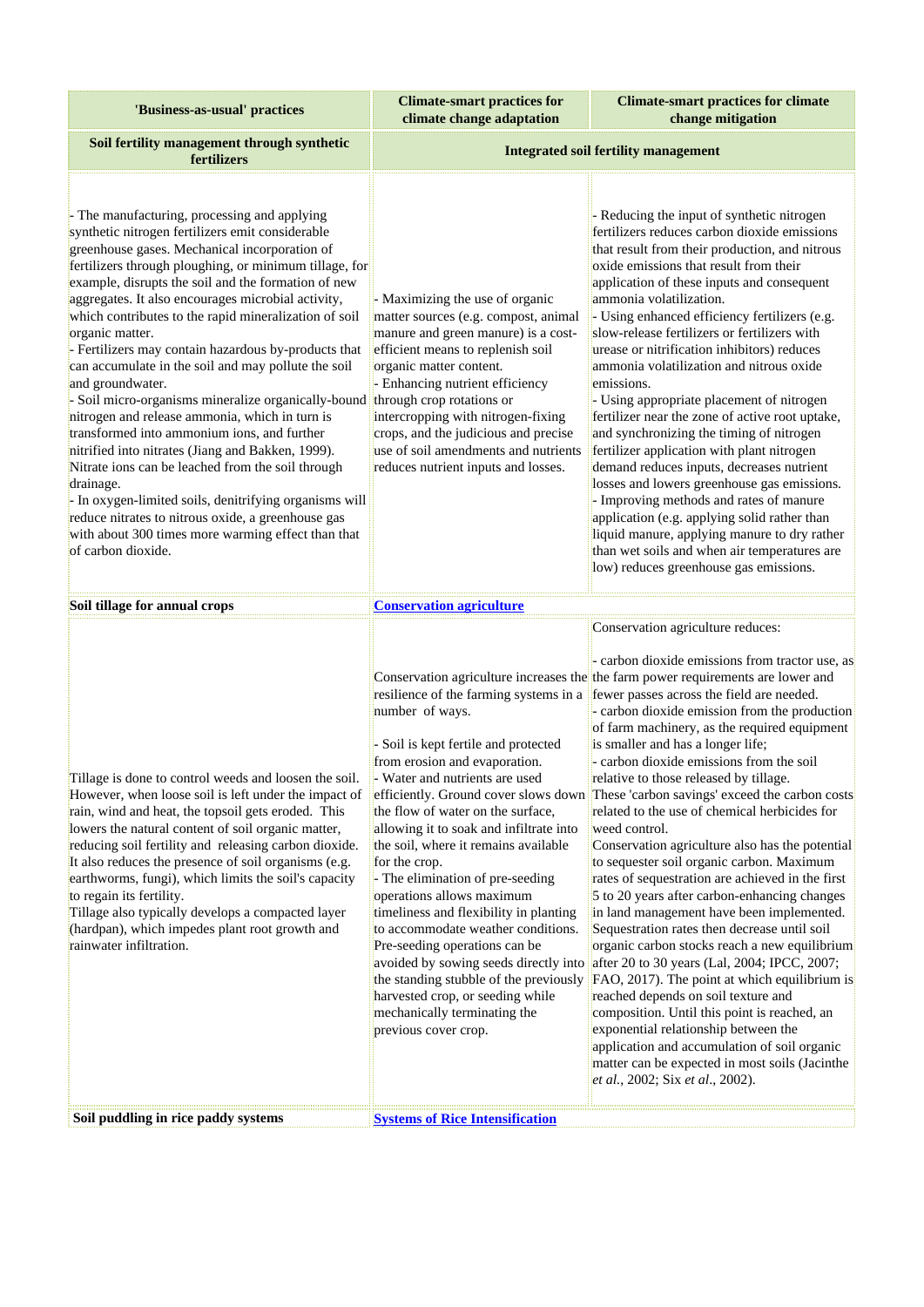| 'Business-as-usual' practices                                                                                                                                                                                                                                                                                                                                                                                                                                                                                                                                                                                                                                                                                                                                                                                                                                                                                                      | <b>Climate-smart practices for</b><br>climate change adaptation                                                                                                                                                                                                                                                                                                                                                                                                                                                                                                                                                                                                                                                                                                                                    | <b>Climate-smart practices for climate</b><br>change mitigation                                                                                                                                                                                                                                                                                                                                |  |
|------------------------------------------------------------------------------------------------------------------------------------------------------------------------------------------------------------------------------------------------------------------------------------------------------------------------------------------------------------------------------------------------------------------------------------------------------------------------------------------------------------------------------------------------------------------------------------------------------------------------------------------------------------------------------------------------------------------------------------------------------------------------------------------------------------------------------------------------------------------------------------------------------------------------------------|----------------------------------------------------------------------------------------------------------------------------------------------------------------------------------------------------------------------------------------------------------------------------------------------------------------------------------------------------------------------------------------------------------------------------------------------------------------------------------------------------------------------------------------------------------------------------------------------------------------------------------------------------------------------------------------------------------------------------------------------------------------------------------------------------|------------------------------------------------------------------------------------------------------------------------------------------------------------------------------------------------------------------------------------------------------------------------------------------------------------------------------------------------------------------------------------------------|--|
| Soil fertility management through synthetic<br>fertilizers                                                                                                                                                                                                                                                                                                                                                                                                                                                                                                                                                                                                                                                                                                                                                                                                                                                                         | <b>Integrated soil fertility management</b>                                                                                                                                                                                                                                                                                                                                                                                                                                                                                                                                                                                                                                                                                                                                                        |                                                                                                                                                                                                                                                                                                                                                                                                |  |
| Flooded rice fields represent one of the main sources which reduce the use of water, also<br>of methane emissions.                                                                                                                                                                                                                                                                                                                                                                                                                                                                                                                                                                                                                                                                                                                                                                                                                 | Systems of Rice Intensification,<br>bring benefits in terms of productivity<br>and adaptation.                                                                                                                                                                                                                                                                                                                                                                                                                                                                                                                                                                                                                                                                                                     | Systems of Rice Intensification reduce<br>greenhouse gas emissions in rice cultivation.<br>Also the timely flooding of rice paddies, or<br>the cultivation of rainfed lowland rice in<br>flooded fields with periods of non-<br>submergence can help save water and reduce<br>methane emissions. However, this practice<br>also may have the potential to increase nitrous<br>oxide emissions. |  |
| <b>Extensive grazing</b>                                                                                                                                                                                                                                                                                                                                                                                                                                                                                                                                                                                                                                                                                                                                                                                                                                                                                                           | <b>Improved grazing management</b> (see module B2 for more details)                                                                                                                                                                                                                                                                                                                                                                                                                                                                                                                                                                                                                                                                                                                                |                                                                                                                                                                                                                                                                                                                                                                                                |  |
| Many extensive grazing systems are suffering from<br>overgrazing and serious reductions in the<br>biodiversity of above-ground vegetation. This is a<br>result of declining land availability and overstocking<br>due to inadequate livestock management. This is<br>leading to a decline of soil quality in rangelands,<br>which is marked by a depletion of biomass, the<br>erosion of topsoil by water and wind, the loss of soil<br>organic carbon and a reduction of ecosystem<br>services. This is accompanied by a decline in soil<br>structure and resilience (e.g. through loss of deep<br>rooting species that can cycle nutrients and water<br>from deep in the soil profile). Excessive trampling of livestock between paddocks,<br>the soil by livestock, particularly around watering<br>points, further damages the soil structure and inhibits relatively short period of time (e.g. 1<br>its ecosystem functions. | - Improved grazing management on<br>pastures or rangelands may involve<br>reducing stocking rates; avoiding<br>grazing during drought periods; and<br>improving the duration and timing of<br>grazing and its frequency. This<br>increases the protection of the soil<br>surface by living and decomposing<br>vegetation; increases soil organic<br>carbon; and supports wider soil<br>ecosystem services. Applying<br>fertilizer or other inputs can also<br>increase annual net primary<br>productivity.<br>- The practice of rotational grazing,<br>which involves regularly moving<br>intensifies grazing pressure for a<br>to 3 days for ultra-high stocking<br>density or 3 to 14 days for typical<br>rotational grazing), but leaves a rest<br>period for regrowth in between<br>rotations. | Compared with more highly productive<br>pasture, rangelands have low carbon<br>sequestration rates when measured on a per<br>unit of production basis. However, because of<br>the vast areas they cover, their carbon<br>sequestration potential remains high.                                                                                                                                 |  |
| Livestock waste management                                                                                                                                                                                                                                                                                                                                                                                                                                                                                                                                                                                                                                                                                                                                                                                                                                                                                                         | Sustainable mixed farming systems                                                                                                                                                                                                                                                                                                                                                                                                                                                                                                                                                                                                                                                                                                                                                                  |                                                                                                                                                                                                                                                                                                                                                                                                |  |
| When conventional stockless arable farms become<br>dependent on the input of synthetic nitrogen<br>fertilizers, manure and slurry from livestock become<br>an environmental problem. In these livestock<br>operations, the availability of nutrients becomes<br>excessive and over-fertilization may occur. In this<br>situation leaching is likely to lead to water pollution<br>and high emissions of carbon dioxide, nitrous oxide<br>and methane.                                                                                                                                                                                                                                                                                                                                                                                                                                                                              | Mixed farms or close cooperation between crop and livestock operations—a common<br>practice in most forms of sustainable farming, especially organic ones—can<br>contribute considerably to climate change mitigation and adaptation. Different forms<br>of compost, especially composted manure, are also particularly useful in stimulating<br>soil microbial processes and building up stable forms of soil organic matter<br>Fließbach and Mäder, 2000).<br>On-farm use of farmyard manure, which is a practice that has been increasingly<br>abandoned in conventional production, needs to be reconsidered in light of climate<br>change.                                                                                                                                                    |                                                                                                                                                                                                                                                                                                                                                                                                |  |

# **Creating an enabling context and removing barriers for adoption of sustainable soil and land management**

Fostering the uptake of sustainable soil and land management is a complex process. It involves not only providing technical options suitable for different conditions, but also managing barriers to adoption and establishing supporting policies and institutions to ensure successful scaling up of successful practices. It also requires investments in identifying and promoting appropriate production systems that can simultaneously reverse or minimize degradation, conserve above- and below-ground biodiversity, sequester carbon, reduce greenhouse gas emissions and ensure sustained productivity.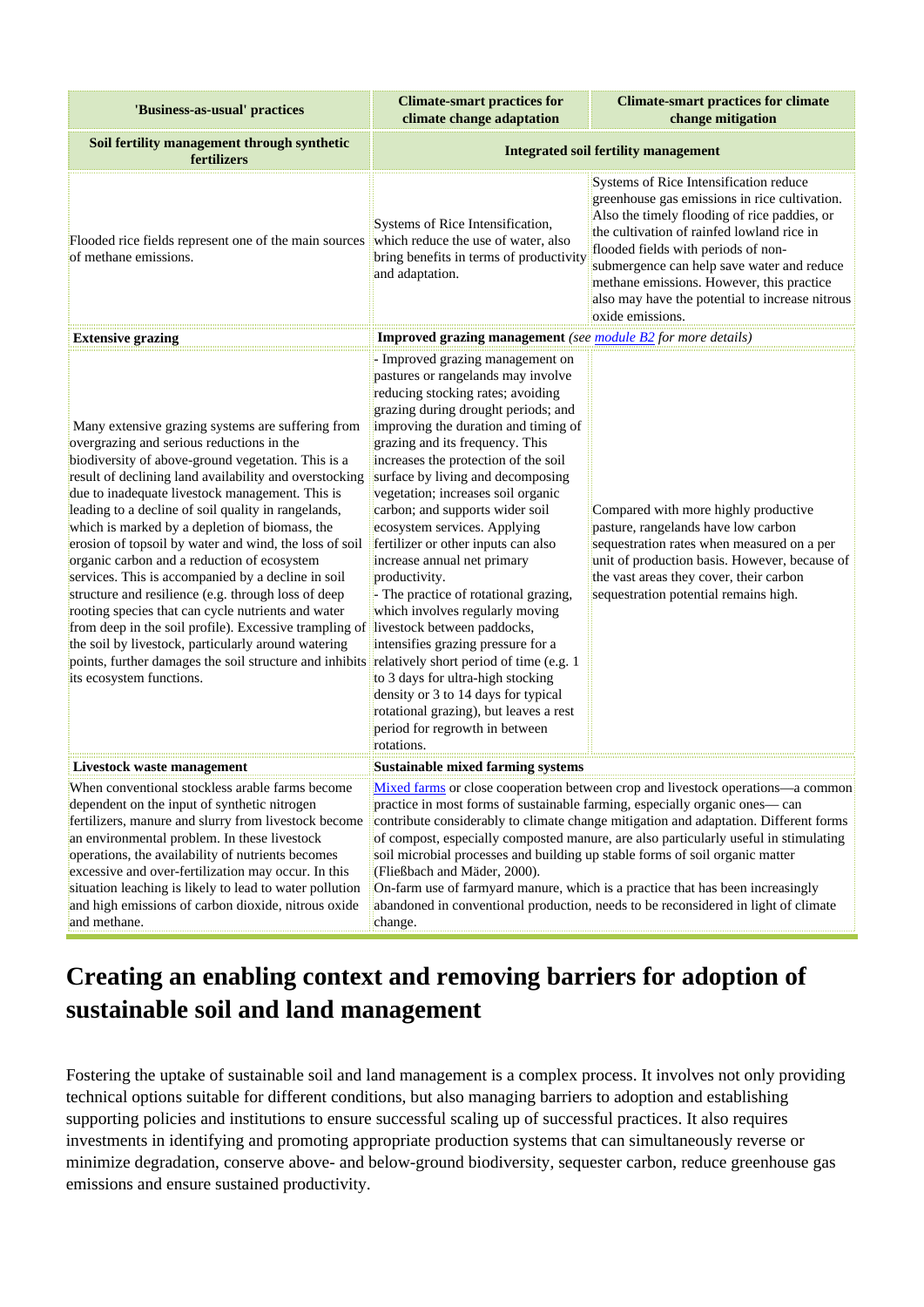To promote the principles and guidelines on sustainable soil and land management and support their transition into sound policies and activities at all levels, the 39<sup>th</sup> Session of the FAO Conference adopted the revised World Soil Charter as a normative measure. The principles contained in the revised Status of the World's Soil Resources were elaborated on in the Voluntary Guidelines for Sustainable Soil Management under the Global Soil Partnership (FAO and ITPS, 2015a and 2015b; FAO, 2016a). The Voluntary Guidelines for Sustainable Soil Management, which take into account evidence provided in the Status of the World's Soil Resources report, recognize that sustaining soil biodiversity and ecosystem services provides many benefits to people and the environment, including strengthening climate change adaptation and mitigation. The Guidelines highlight the importance of soils as a non-renewable natural resource and the importance of sustainable soil management as an integral part of sustainable land management. They provide a reference document for generally accepted, practically proven and scientifically based principles to promote sustainable soil management; and offer guidance to all stakeholders on how to translate the principles into practice. They also include the core characteristics of sustainably managed soils, key challenges and potential solutions to address them.

The technical guidelines address in particular the main [soil threats that hamper sustainable soil management.](http://www.fao.org/climate-smart-agriculture-sourcebook/production-resources/module-b1-crops/chapter-b1-2/en/) They highlight the need to minimize soil erosion; enhance soil organic matter content; foster soil nutrient balance and cycles; prevent, minimize and mitigate soil salinization and alkalinization, soil contamination, soil acidification and soil compaction; preserve and enhance soil biodiversity; minimize soil sealing; and improve soil water management to prevent waterlogging.

The impacts of climate change are complex and will affect natural resources and ecosystems in different ways in different places. It is important that communities understand the implications of these potential impacts in their own areas and can adapt to them. There is a need to [enhance farmers' knowledge and innovations](http://www.fao.org/climate-smart-agriculture-sourcebook/enabling-frameworks/module-c2-supporting-rural-producers/c2-overview/en/) and [develop the](http://www.fao.org/climate-smart-agriculture-sourcebook/enabling-frameworks/module-c1-capacity-development/c1-overview/en/) [capacity of local agricultural producers](http://www.fao.org/climate-smart-agriculture-sourcebook/enabling-frameworks/module-c1-capacity-development/c1-overview/en/) and other land users to manage their soil systems in ways that build resilience and allow them to continually innovate and adapt to changing climatic conditions and changes in production systems. This will involve building on practical farming skills through observation, personal experiences and knowledge sharing. Examples of potential climate-smart practices include breeding locally adapted seeds and livestock, using organic fertilizers, such as compost, manure, and green manures, and managing soil moisture.

To scale up climate smart sustainable soil and land management practices it is vital to understand and analyse the various barriers that hinder farmers from adopting these practices. The barriers for sustainable soil and land management adoption vary from one area to another, and most importantly, from one agricultural ecosystem to another.

Some of the common barriers are the lack of sufficient technical information on sustainable soil and land management technologies; the poor quality of agricultural extension, including forecasting systems; an absence of a multidisciplinary, integrated landscape approach to land resource management and land-use planning; inadequate financial resources and access to credit; insufficient technical and management capacities; lack of promotion of crop diversification, including inadequate seed supplies and limited dissemination of information about market conditions; and institutional disconnection at various levels on issues related to land, soil and water management.

Specific barriers for the adoption of sustainable soil and land management in irrigated agroecosystems are the lack of developed input and output market institutions, and the lack of farmer awareness or training in the use of appropriate soil and water management practices.

In rainfed agricultural ecosystems, farmers are also generally unaware or untrained in the use of appropriate soil conservation practices. Other barriers to adoption include the lack of land resources and land-use planning and monitoring; a lack of mechanisms to implement laws and legislations; and the shortage of labour, working capital and capital assets, such as machinery.

In rangelands, common barriers to adoption are the absence of policies and mechanisms to regulate land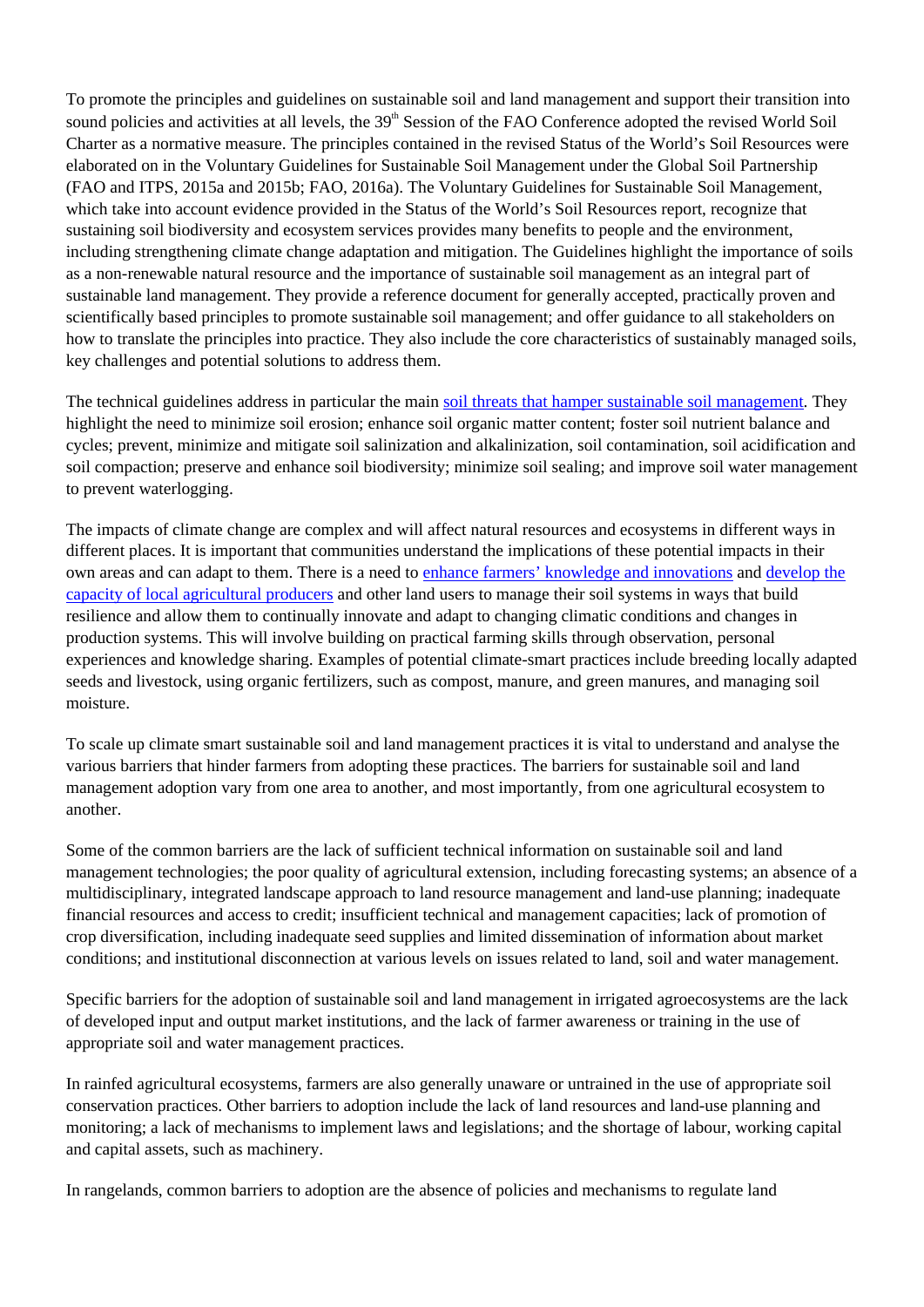management (e.g. pasture leasing mechanisms or agreements between land users); lack of economic and management capacities, particularly among individual household pastoralists; and the limited public awareness of rangeland degradation issues and approaches. This module as considered the tools and approaches to tackle some of these barriers. Barriers related to institutions and capacity development are addressed in [module C1;](http://www.fao.org/climate-smart-agriculture-sourcebook/enabling-frameworks/module-c1-capacity-development/c1-overview/en/) extension services in [module C2;](http://www.fao.org/climate-smart-agriculture-sourcebook/enabling-frameworks/module-c2-supporting-rural-producers/c2-overview/en/) and policies in [module C3.](http://www.fao.org/climate-smart-agriculture-sourcebook/enabling-frameworks/module-c3-policy/c3-overview/en/)

# **Conclusions**

Healthy soils are fundamental for sustained agricultural productivity and the maintenance of vital ecosystem processes and services. To cope with climate change, the different types of [crop,](http://www.fao.org/climate-smart-agriculture-sourcebook/production-resources/module-b1-crops/b1-overview/en/) [livestock](http://www.fao.org/climate-smart-agriculture-sourcebook/production-resources/module-b2-livestock/b2-overview/en/) and [forest production](http://www.fao.org/climate-smart-agriculture-sourcebook/production-resources/module-b3-forestry/b3-overview/en/) [systems](http://www.fao.org/climate-smart-agriculture-sourcebook/production-resources/module-b3-forestry/b3-overview/en/), and the specific practices used to manage them, need to be adapted to take into account the diversity and current status of soils, terrain and climatic conditions.

Diversified production systems and land uses will conserve the diversity of plant and animal species and varieties in the agricultural ecosystem; provide diverse habitats for beneficial predators and pollinators; and reduce farmers' risk and vulnerability in situations where one or more crops fail or other farming enterprises collapse. Practices that maintain or increase soil organic carbon from year to year through the management of soil organic matter will bring 'triple win' benefits. They will create productive soils that are richer in carbon, require fewer chemical inputs, maintain vital ecosystem functions, and mitigate climate change. There is a need to shift away from specialized high-input systems towards an ecosystem approach for the management of land, soil, water and living resources  $\neg$ an approach that promotes conservation and sustainable use in an equitable way, lowers the need for external production inputs and cuts down on the greenhouse gas emissions that are linked to these inputs. [Integrated](http://www.fao.org/climate-smart-agriculture-sourcebook/production-resources/module-b5-integrated-production-systems/b5-overview/en/) [production systems](http://www.fao.org/climate-smart-agriculture-sourcebook/production-resources/module-b5-integrated-production-systems/b5-overview/en/) reduce the use of inorganic fertilizers and their associated greenhouse gas emissions, diversify farm outputs, sustain yields and reduce vulnerability to the impacts of climate change and other shocks.

A variety of sustainable soil and land management practices are available to enhance climate change adaptation and mitigation. Planning tools are needed to help land users select the most appropriate practices for their particular conditions. Policies and financial mechanisms that establish a conducive enabling environment will foster a greater uptake of sustainable soil and land management practices, and ensure that they have a wider impact on building resilient agricultural systems.

# **Acknowledgements**

#### **Coordinating lead author**: Feras Ziadat (FAO)

**Contributing authors**: Rainer Baritz (European Environment Agency - EEA), Sally Bunning (FAO), Sandra Corsi (FAO), Hans Joosten (FAO), Maria Nuutinen (FAO), Stefan Schlingloff (FAO), Ronald Vargas (FAO), Liesl Wiese (FAO).

**Reviewers**: Ranjan Bhatacharya, Talal Darwish (Center for Remote Sensing), Gunay Erpul (Ankara University), Freddy Nachtergaele, Carolyn Opio (FAO), Brajendra Parmar, Bruno Telemans (FAO), Debra Turner (FAO), Dharmesh Verma, A K Vishwakarma (ICAR-Indian Institute of Rice Research).

**Notes**: This module is an update of Module 4 *Soils and their management for Climate-Smart Agriculture* in the Climate-Smart Agriculture Sourcebook (2013) written by Sally Bunning (FAO), Sandra Corsi (FAO) and Ronald Vargas (FAO).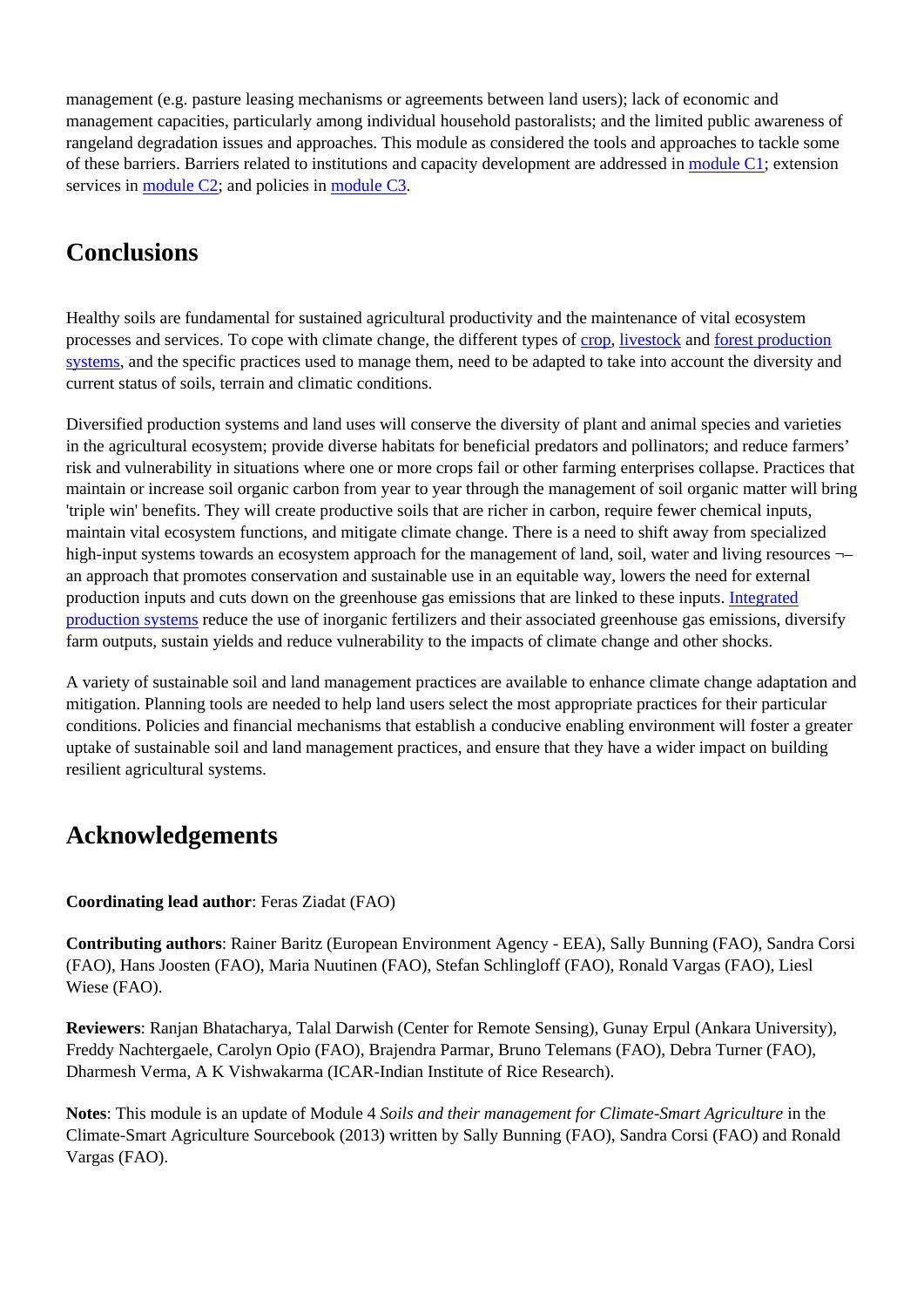# **References**

**Bergström, L.** 1995. Leaching of dichlorprop and nitrate in structured soil. *Environmental Pollution*, 87: 189- 195.

**Bhattacharyya, R., Fullen, M.A., Booth, C.A., Kertesz, A., Toth, A., Szalai, Z., Kozma, K., Jakab, G., Jankauskas, B., Jankauskiene, G., Bühmann, C., Paterson, G., Mulibana, E., Nell, J.P., van der Merwe, G.M.E., Guerra, A.J.T., Mendonça, J.K.S., Guerra, T.T., Sathler, R, Bezerra, J.F.R., Peres, S.M., Yi, Z., Yongmei, L., Li, T., Panomtarachichigul, M. Peukrai, S., Thu, D.C., Cuong, T.H. & Toan, T.T.** 2011. Effeciveness of biological geotextiles on soil and water conservation in different agro-environments. Special Issue. *Land Degradation and Development: The use of biological geotextiles*, 22: 495-504.

**Bhattacharyya, R., Fullen, M.A., Davies, K., & Booth, C.A.** 2009. Utilizing palm leaf geotextile mats to conserve loamy sand soil in the United Kingdom. *Agriculture, Ecosystems & Environment*, 130: 50-58.

**Bhattacharyya, R., Pandey, S.C., Bisht, J.K., Bhatt, J.C., Gupta, H.S., Tuti, M.D., Mahanta, D., Mina, B.L., Singh, R.D., Chandra, S., Srivastva, A.K. & Kundu, S.** 2013. Tillage and irrigation effects on soil aggregation and carbon pools in the Indian sub-Himalayas. *Agronomy Journal*, 105: 101-112.

**Bhattacharyya, R., Tuti, M.D., Kundu, S., Bisht, J.K. & Bhatt, J.C.** 2012a. Conservation tillage impacts on soil aggregation and carbon pools in a sandy clay loam soil of the Indian Himalayas. *Soil Science Society of America Journal*, 76: 617-627.

**Bhattacharyya, R., Tuti, M.D., Bisht, J.K. Bhatt, J.C. & Gupta, H.S.** 2012b. Conservation tillage and fertilization impacts on soil aggregation and carbon pools in the Indian Himalayas under an irrigated rice-wheat rotation. *Soil Science*, 177: 218-228.

**Bhattacharyya, R., Zheng Yi, Li Yongmei, Tang, Li, Panomtarachichigul, M. Peukrai, S., Dao Chau Thu, Tran Huu Cuong, Truong Thi Toan, Jankauskas, B., Jankauskiene, G., Fullen, M.A., Subedi, M. & Booth, C.A.** 2012c. Effects of biological geotextiles on aboveground biomass production in selected agro-ecosystems. *Field Crops Research*, 126: 23-36.

**Bot, A. & Benites, J.** 2005. *The importance of soil organic matter key to drought-resistant soil and sustained food production*. FAO Soils Bulletin. No. 80. Rome, FAO.

**Brown, S. & Lugo, E.** 1990. Tropical secondary forests. *Journal of Tropical Ecology*, 6: 1-32.

**Cerri, C.E.P., Easter, M., Paustian, K., Killian, K., Coleman, K., Bernoux, M., Falloon, P., Powlson, D.S., Batjes, N.H., Milne, E. & Cerri, C.C.** 2007. Predicted soil organic carbon stocks and changes in the Brazilian Amazon between 2000 and 2030. *Agriculture, Ecosystems and Environment*, 122: 58-72.

**Charman, P.E.V. & Roper, M.M.** 2000. Soil organic matter (SOM). In P.E.V. Charman & B.W. Murphy, eds. *Soils: Their Properties and Management*. Oxford University Press. pp 260-270.

**Cluff, D. & Seis, C.** 1997. Should farmers and graziers be garmers and fraziers? In *Landcare Best Practice: 22-23*. Landcare Changing Australia National Conference, Adelaide.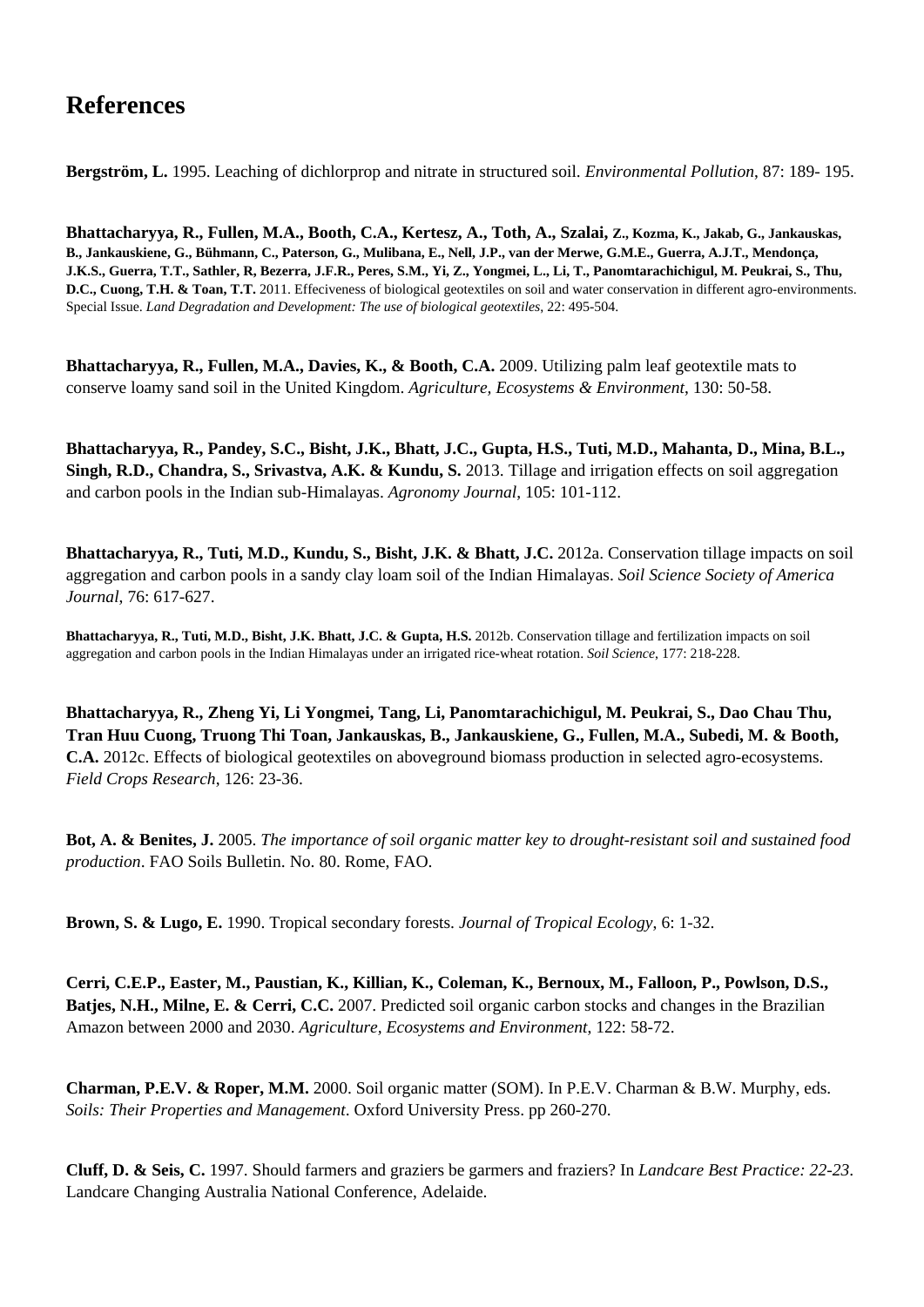**Corsi, S., Friedrich, T., Kassam, A., Pisante, M. & Sà, J.M.** 2012. *Soil organic carbon accumulation and carbon budget in conservation agriculture: a review of evidence*. Vol. 16. FAO Integrated Crop Management.

**Das, T.K., Bhattacharyya, R., Sudhishri, S., Sharma, A.R., Saharawat, Y.S., Bandyopadhyay, K.K., Sepat, S., Bana, R.S., Aggarwal, P., Sharma, R.K., Bhatia, A., Singh, G., Datta, S.P., Kar, A., Singh, B., Parmendra, S., Pathak, H., Vyas, A.K. & Jat, M.L.** 2014. Conservation agriculture in an irrigated cotton-wheat system of the western Indo-Gangetic Plains: Crop and water productivity and economic profitability. *Field Crops Research*, 158: 24-33.

**Davies, D.W., Garwood, T.W.O. & Rochford, A.D.H.** 1996. Factors affecting nitrate leaching from a calcareous loam in east Anglia. *Journal of Agricultural Science*, 126: 75-86.

**Eagle, A.J., Olander, L.P., Henry, L.R., Haugen-Kozyra, K., Millar, N. & Robertson, G.P.** 2012. *Greenhouse gas mitigation potential of agricultural land management in the United States: a synthesis of the literature*. Technical Working group on Agricultural Greenhouse Gases Report. Nicholas Institute for Environmental Policy Solutions, Duke University, Durham, USA.

**FAO.** 2008. *[Visual soil assessment \(VSA\)](http://www.fao.org/docrep/010/i0007e/i0007e00.htm)*. Field Guides for Annual crops, Olive orchards, Orchards, Vineyards and Wheat. Rome.

**FAO**. 2011. *The state of the world's land and water resources for food and agriculture: managing systems at risk*. Rome.

**FAO.** 2012. *[LADA local level manual for the assessment of land degradation and sustainable land management](http://www.fao.org/nr/lada/index.php?option=com_content&view=article&id=152&Itemid=168&lang=en)* (in publication). Rome.

**FAO**. 2013. [Climate Smart Agriculture Sourcebook](http://www.fao.org/docrep/018/i3325e/i3325e.pdf). Rome.

**FAO**. 2014. *Towards climate-responsible peatlands management*. R. Bianccalani & A. Avagyan, eds. Rome.

**FAO.** 2015a. *[Revised World Soil Charter](http://www.fao.org/3/a-i4965e.pdf)*. Rome.

**FAO.** 2015b[.](http://www.fao.org/resources/infographics/infographics-details/en/c/284478/) *[Soil functions and services](http://www.fao.org/resources/infographics/infographics-details/en/c/284478/)*. [website] Rome.

**FAO**. 2016. *[Voluntary Guidelines for Sustainable Soil Management](http://www.fao.org/3/a-bl813e.pdf)*[.](http://www.fao.org/3/a-bl813e.pdf) Rome.

**FAO.** 2017a. *Conservation Agriculture - [Training Guide for Extension Agents and Farmers in Eastern Europe and](http://www.fao.org/3/a-i7154r.pdf) [Central Asia](http://www.fao.org/3/a-i7154r.pdf)* (????????????? ? ?????????????????? ?????????? ??????? ??????? ??? ????????????? ?? ??????????????? ???????????????????? ?????? ? ???????? ? ????????? ?????? ? ??????????? ????).

FAO.2017b.[Land Resources Planning within an Integrated Landscape Management context](http://www.fao.org/3/a-i5937e.pdf). Land and Water Division Working Paper No. 14. Rome.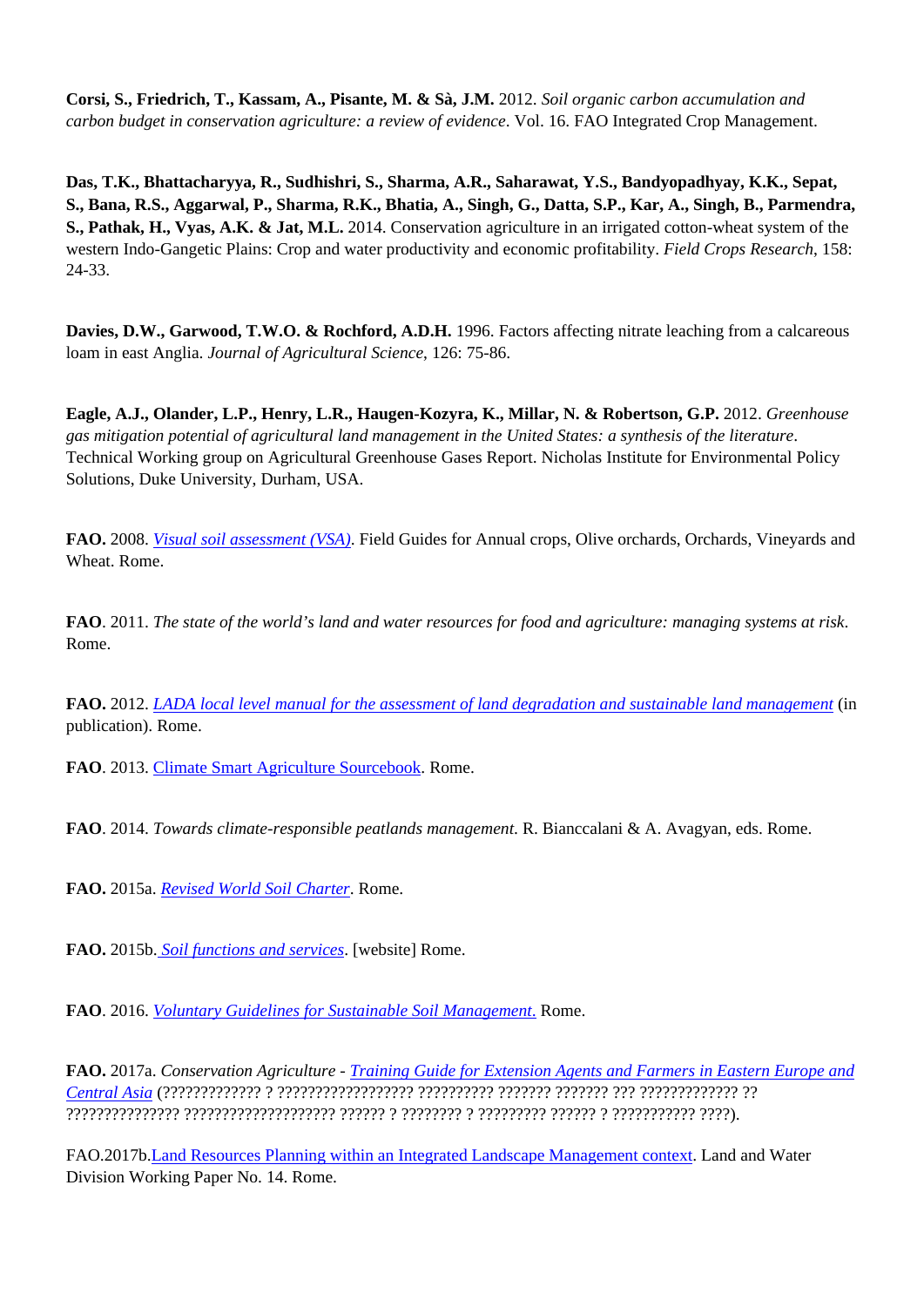**FAO & Intergovernmental Technical Panel on Soils (ITPS).** 2015a. *[Status of the World's Soil Resources](http://www.fao.org/3/a-i5199e.pdf) [\(SWSR\) - Main Report](http://www.fao.org/3/a-i5199e.pdf)*[.](http://www.fao.org/3/a-i5199e.pdf) Rome.

**FAO & ITPS.** 2015b. [Status of the World's Soil Resources \(SWSR\) -](http://www.fao.org/3/a-i5126e.pdf) *[Technical Summary](http://www.fao.org/3/a-i5126e.pdf)*. Rome.

**FAO & Wetlands International.** 2012. *Peatlands. Guidance for climate change mitigation by conservation, rehabilitation and sustainable use*. H. Joosten, M-L Tapio-Biström & S. Tol, eds. Rome.

**Fearnside, P.M. & Barbosa, R.I.** 1998. Soil carbon changes from conversion of forest to pasture in Brazilian Amazonia. *Forest Ecology and Management*, 108: 147-166.

**Fließbach, A. & Mäder, P.** 2000. Microbial biomass and size density fractions differ between soils of organic and conventional agricultural systems. *Soil Biology and Biochemistry*, 32: 757-768.

**Gál, A., Vyn, T.J., Michéli, E., Kladivko, E.J. & Mcfee, W.W.** 2007. Soil carbon and nitrogen accumulation with long-term no-tillage versus moldboard plowing overestimated with tilled-zone sampling depths. *Soil and Tillage Research*, 96: 42-51.

**Ghosh, B.N., Meena,V.S. Alam, N.M., Dogra, Pradeep, Bhattacharyya, R., Sharma N.K. & Mishra, P.K.** 2016. Impact of conservation practices on soil aggregation and the Carbon Management Index after seven years of maize-wheat cropping system in the Indian Himalayas. *Agriculture, Ecosystems and Environment*, 216: 247-257.

**Gors, M.J., Howsc, P.W., Lane, P.W., Christian, D.G. & Harris, G.L.** 1993. [Losses of nitrate-nitrogen in water](http://onlinelibrary.wiley.com/doi/10.1111/j.1365-2389.1993.tb00432.x/abstract) [draining from under autumn-sown crops established by direct drilling or mouldboard ploughing.](http://onlinelibrary.wiley.com/doi/10.1111/j.1365-2389.1993.tb00432.x/abstract) *Journal of Soil Science*, 44(1): 35-48.

**Gregorich, E.G., Drury, C.F. & Baldock, J.A.** 2001. [Changes in soil carbon under long-term maize in](http://pubs.aic.ca/doi/) [monoculture and legume-based rotation.](http://pubs.aic.ca/doi/) *Canadian Journal of Soil Science*, 81(1): 21-31.

**Guo, L.B. & Gifford, R.M.** 2002. Soil carbon stocks and land use change: a meta analysis. *Global Change Biology*, 8(4): 345-360.

**Gupta, V.V.S.R., Neate, S.M. & Leonard, E.C.** 1997. *Life in the soil*. Cooperative Research Centre for Soil & Land Management.

**Hiederer, R. & Kochy, M.** 2011. *[Global soil organic carbon estimates and the harmonized world soil database](http://eusoils.jrc.ec.europa.eu/esdb_archive/eusoils_docs/other/EUR25225.pdf)*, 79 p. JRC Scientific and Technical reports. Publications office of the European Union.

**Huggins, D.R., Clapp, C.E., Allmaras, R.R., Lamb, J.A. & Layese, M.F.** 1998. Carbon dynamics in cornsoybean sequences as estimated from natural carbon-13 abundance. *Soil Science Society of America Journal*, 62: 195-203.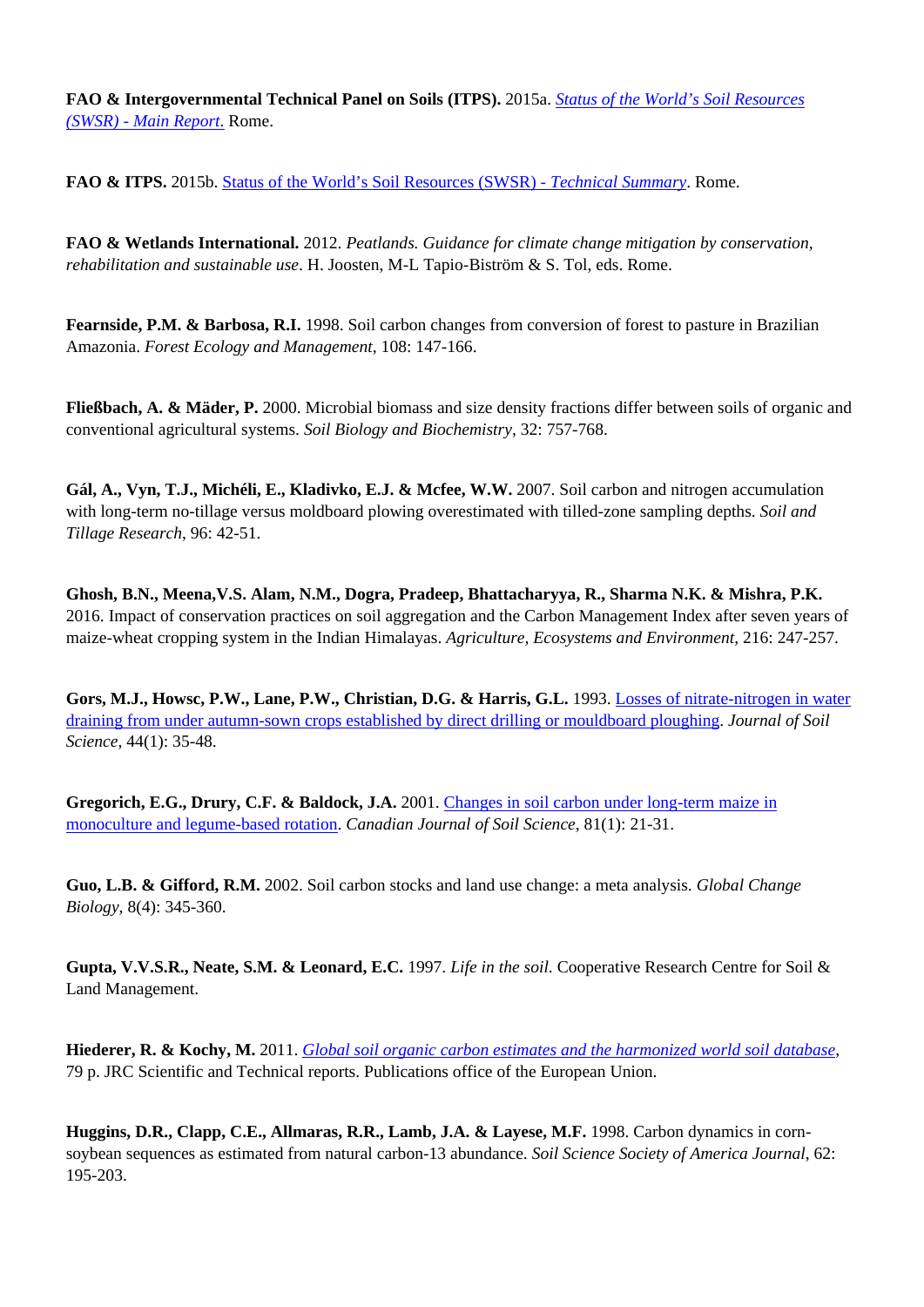**Intergovernmental Panel on Climate Change (IPCC).** 2007. *Fourth Assessment Report of the Intergovernmental Panel on Climate Change*. Core Writing Team, Pachauri, R.K. and Reisinger, A. (Eds.). IPCC, Geneva, Switzerland. pp 104.

**Jacinthe, P.A., Lal R., & Kimble, J.M.** 2002. Carbon dioxide evolution in runoff from simulated rainfall on longterm no-till and plowed soils in southwestern Ohio. *Soil Tillage Research*, 66(1): 23-33.

**Jiang, Q.Q. & Bakken, L.R.** 1999. Comparison of Nitrosospira strains isolated from terrestrial environments. *FEMS Microbiol Ecol*., 30: 171-186.

**Johnson M. S., Weiler M., Couto E. C., Riha S. & Lehmann J.** 2007. [Storm pulses of dissolved CO2 in a](http://www-test.fao.org/http://doi:10.1029/2007WR006359) [forested headwater Amazonian stream explored using hydrograph separation.](http://www-test.fao.org/http://doi:10.1029/2007WR006359) *Water Resources Research*. Vol. 43. Issue 11.

**Jones, C.E.** 2006a. *[Soil carbon's impact on water retention](http://soilcarbonwater.)*. In, Soil, Carbon and Water blog. Border Rivers-Gwydir CMA, Grain & Graze 'Practical clues for pasture cropping' workshops.

**Jones, C.E.** 2006b. *[Aggregate or aggravate? Creating soil carbon](http://soilcarboncredits.blogspot.it/2006_03_01_archive.html)*. In, Soil and Carbon Credits blog. YLAD Living Soils Seminars.

**Joosten, H.** 2009. *[The global peatland CO2 picture: peatland status and emissions in all countries of the world](http://tinyurl.com/yaqn5ya)*. Ede, Netherlands, Wetlands International. 10 pp.

**Lal, R.** 2004. [Soil Carbon Sequestration Impacts on Global Climate Change and Food Security.](http://www.sciencemag.org/content/304/5677/1623.abstract) *Science*, 304: 1623-1627.

**Lal, R.** 2013. *[Soil carbon management and climate change](http://dx.doi.org/10.4155/cmt.13.31)*.

**Lobb, D. & Lindstrom, M.J.** 1999. *Tillage translocation and tillage erosion*. Poster Presentation at Manitoba Soil Science Society Meeting. Winnipeg, Canada.

Lobb, D., Kachanoski, R.G. & Miller, M.H. 1995. Tillage translocation and tillage erosion on shoulder slope landscape positions measured using 137Cs as a tracer. *Canadian Journal of Soil Science*, 75: 211-218.

**Macdonald, A.J., Powlson, D.S., Poulton, P.R. & Jenkinson, D.S.** 1989. Unused fertiliser nitrogen in arable soils-its contribution to nitrate leaching. *Journal of the Science of Food and Agriculture*, 46: 407-419.

**Mohawesh, Y., Taimeh, A., & Ziadat, F.** 2015. [Effects of land use changes and soil conservation intervention on](http://www.solid-earth.net/6/857/2015/se-6-857-2015.html) [soil properties as indicators for land degradation under a Mediterranean climate.](http://www.solid-earth.net/6/857/2015/se-6-857-2015.html) *Solid Earth*, 6: 857-868.

**Noellemeyer, E., Frank, F., Alvarez, C., Morazzo, G. & Quiroga, A.** 2008. Carbon contents and aggregation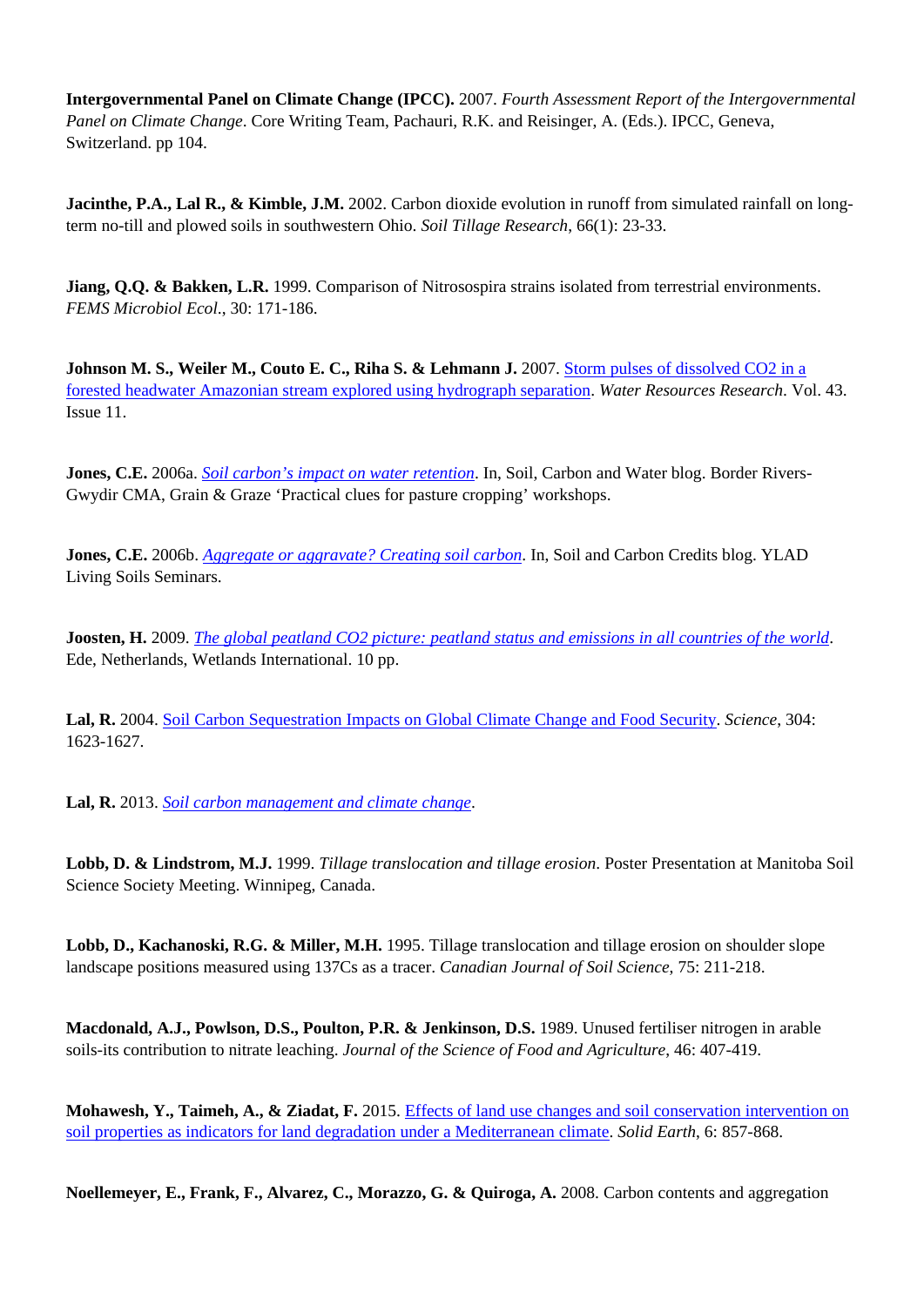related to soil physical and biological properties under a land-use sequence in the semiarid region of Central Argentina. *Soil & Tillage Research*, 99: 179-190.

**Palaniappan, M. & Gleick, P.H.** 2009. Peak Water. In P.H. Gleick, eds. *The World's Water 2008-2009. The Biennial Report on Fresh Water Resources*. 16 pp.

**Prasad, R.N., and Sharma, U.C.** 1994. *Potential Indigenous farming systems of North eastern Hil region*. Published by Director, ICAR RC NEH Region, Umiam, Meghalaya. 48 pp.

**Prommer J., Wanek W., Hofhansl F., Trojan D., Offre P. & Urich T. 2014. [Biochar Decelerates Soil Organic](http://www-test.fao.org/http://doi:10.1371/journal.pone.0086388)** [Nitrogen Cycling but Stimulates Soil Nitrification in a Temperate Arable Field Trial.](http://www-test.fao.org/http://doi:10.1371/journal.pone.0086388) *PLoS ONE*, 9(1): e86388.

**Reicosky, D.C., Lindstrom, M.J., Schumacher, T.E., Lobb, D. & Malo, D.D.** 2005. Tillage induced CO2 loss across an eroded landscape. *Soil and Tillage Research*, 81(2): 183-194.

**Scharlemann, J. P.W., Edmund, V.J., Tanner, R. H. & Valerie, K.** 2014. [Global soil carbon: understanding](http://www.tandfonline.com/doi/abs/10.4155/cmt.13.77) [and managing the largest terrestrial carbon pool.](http://www.tandfonline.com/doi/abs/10.4155/cmt.13.77) *Carbon Management*, 5:1, 81-91.

**Scherr, S.J. & Sthapit, S.** 2009b. *Sustainable land management in Africa*. TerrAfrica Climate Briefs No. 1 & 2. Washington D.C., Ecoagriculture Partners and World Bank.

**Six, J., Conant, R.T., Paul, E.A. & Paustian, K.** 2002. Stabilization mechanisms of soil organic matter SOM: implications for C-saturation of soils: a review. *Plant and Soil*, 241: 155-176.

**Smith P., Bustamante, M., Ahammad, H., Clark, H., Dong, H., Elsiddig, E.A., Haberl, H., Harper, R., House, J., Jafari, M., Masera, O., Mbow, C., Ravindranath, N.H., Rice, C.W., Robledo Abad, C., Romanovskaya, A., Sperling, F. & Tubiello, F.** 2014. Agriculture, Forestry and Other Land Use (AFOLU). In O. Edenhofer, R. Pichs-Madruga, Y. Sokona, E. Farahani, S. Kadner, K. Seyboth, A. Adler, I. Baum, S. Brunner, P. Eickemeier, B. Kriemann, J. Savolainen, S. Schlömer, C. von Stechow, T. Zwickel & J.C. Minx, eds. *Climate Change 2014: Mitigation of Climate Change. Contribution of Working Group III to the Fifth Assessment Report of the Intergovernmental Panel on Climate Change*. Cambridge, United Kingdom and New-York, USA, Cambridge University Press.

**Sparkes, J. & Stoutjesdijk, P.** 2011. *Biochar: implications for agricultural productivity*. ABARES technical report, 11.6. Australian Bureau.

**Stevenson, F.J.** 1986. *Cycles of soil*. New York, USA, John Wiley and Sons Inc.

**Tiessen, H. & Stewart, J.W.B.** 1983. Particle-size fractions and their use in studies of soil organic matter: II. Cultivation effects on organic matter composition in size fractions. *Soil Science Society of America Journal*, 47(3): 509-514.